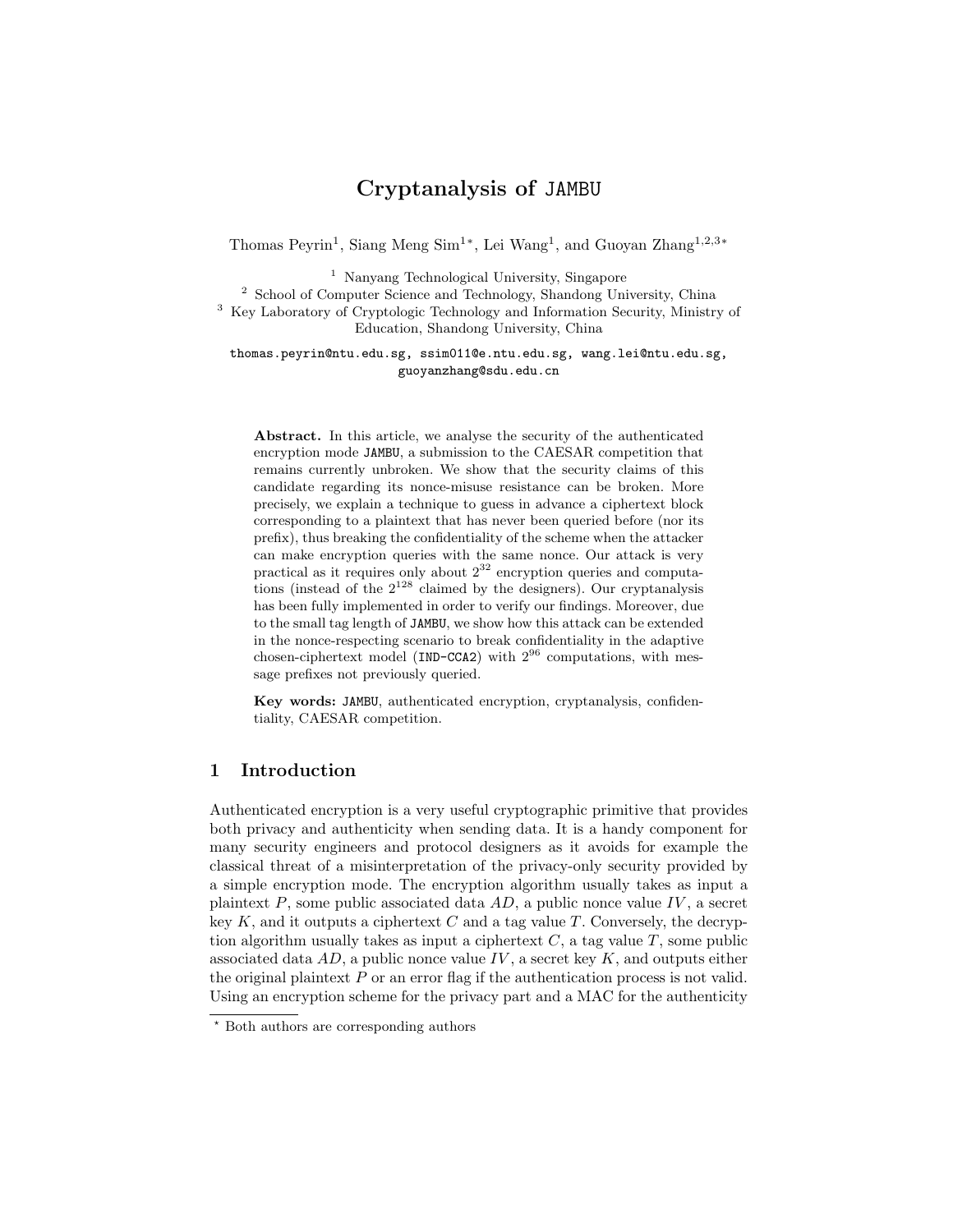part is a possible way to obtain authenticated encryption, but the goal of the ongoing CAESAR competition [5] is to push to the industry a single primitive providing both properties at the same time, with a single core function, which would potentially permit faster and simpler solutions.

JAMBU is an nonce-based authenticated encryption operating mode proposed by Wu and Huang [14], that can be instantiated with any block cipher. Yet, the submission AES-JAMBU to the CAESAR competition uses AES-128 [6] as internal block cipher. The main advantage of JAMBU mode is its low memory requirement, which places it in the group of lightweight authenticated encryption modes. Indeed, when instantiated with a 2n-bit block cipher and without counting the memory needed to store the secret key, JAMBU will only require to maintain a  $3n$ -bit internal state, where classical authenticated encryption modes like OCB [11, 9] would require a 6n-bit internal state or even more. In terms of speed performances, AES-JAMBU is reasonably fast, being about twice slower than AES-CBC [13] (but much slower than OCB since the calls to the internal cipher cannot be parallelized).

The security claims of JAMBU are given in the CAESAR competition submission document [14]. When instantiated with a  $2n$ -bit block cipher, JAMBU processes plaintext blocks of n bits and eventually outputs an n-bit tag  $T$ . When the nonce is not reused, JAMBU is claimed to provide 2n-bit security for confidentiality and *n*-bit security for authentication. When the nonce is misused (i.e. several encryptions can be performed with the same nonce), JAMBU is claimed to remain reasonably strong. More precisely, in that scenario, the confidentiality of JAMBU is supposed to be only partially compromised as the authors claim that "it only leaks the information of the first block or the common prefix of the message". Regarding authentication in the nonce-misuse scenario, the authors remain vague, only mentioning that "the integrity of JAMBU will be less secure but not completely compromised".

Our contribution. In this article, we first describe a very practical attack on JAMBU that breaks its confidentiality claim in the nonce-misuse scenario. More precisely, with only  $2^{n/2}$  encryption queries and computing time (which amounts to  $2^{32}$  for AES-JAMBU), we are able to predict the value of a ciphertext block corresponding to a chosen plaintext whose prefix has never been queried to the encryption oracle before, which invalidates the designers'  $2n$ -bit security claim.

Our attack works by trying to force a zero-difference on the input of one of the internal block cipher calls of JAMBU. Normally, forcing such a collision on a  $2n$ -bit value should require  $2<sup>n</sup>$  computations, but thanks to a divide-and-conquer technique, we are able to divide this event in two subparts, for a total cost of  $2^{n/2}$  computations. Having a collision on one of the internal block cipher calls will render this particular JAMBU round totally linear with regards to differences, and will eventually allow us to predict a ciphertext block for the next round.

Then, because of the rather small tag size of JAMBU, we are able to extend our technique to the more interesting case of a nonce-respecting attacker. More precisely, with  $2^{3n/2}$  computations (which amounts to  $2^{96}$  for AES-JAMBU), one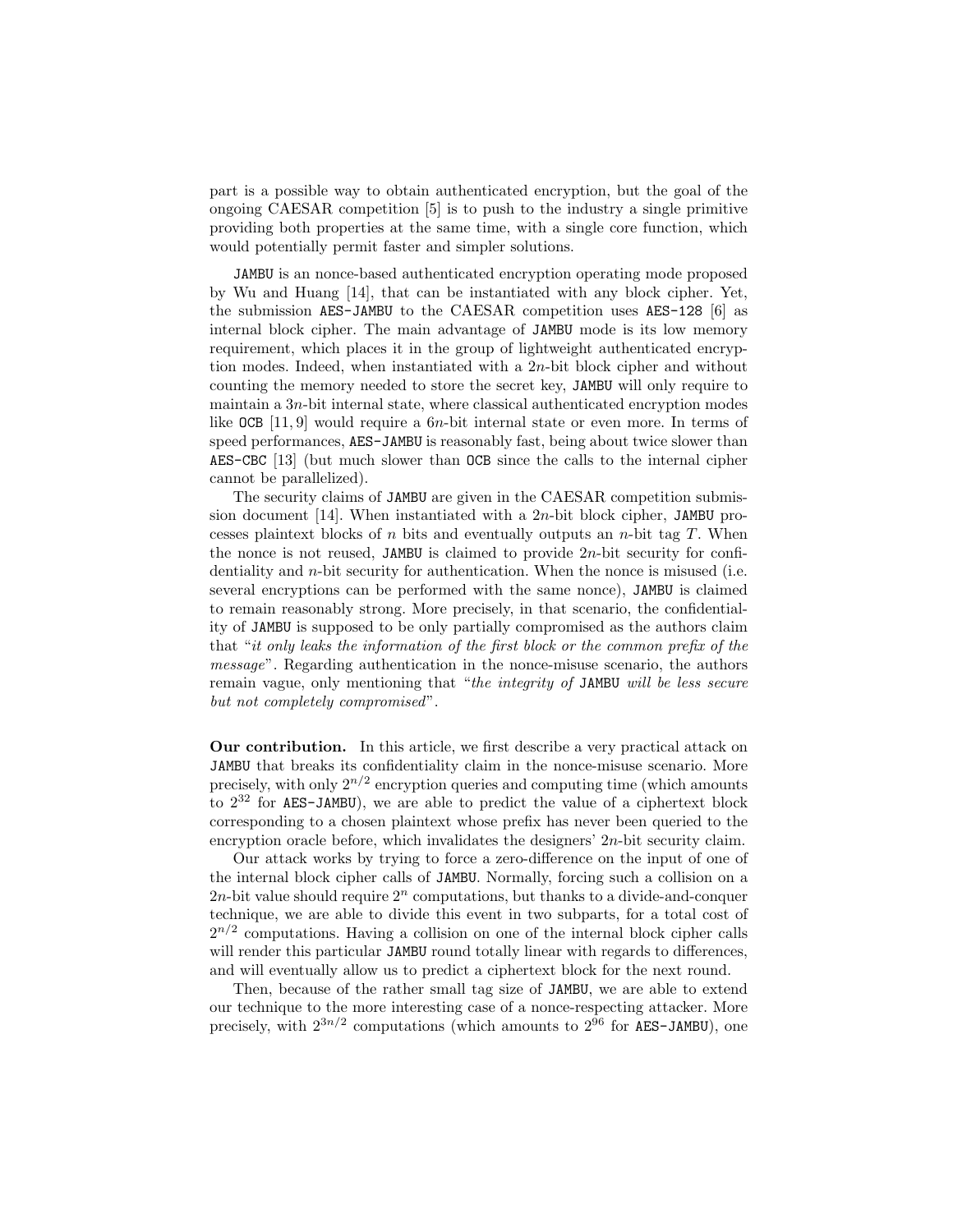can break JAMBU's confidentiality in the adaptive chosen-ciphertext model, with message prefixes not previously queried.

We first describe JAMBU authenticated encryption mode in Section 2 and then explain our nonce-misuse scenario attack in Section 3, while the noncerespecting attack will be presented in Section 4. Finally, in order to confirm our claims, we have implemented the nonce-misuse attack on AES-JAMBU as detailed in Section 5. We remark that our techniques will work independently of the cipher instantiating the JAMBU mode, yet in the rest of this article we will focus on AES-JAMBU for ease of description.

# 2 The JAMBU authenticated encryption scheme

#### 2.1 Description of JAMBU

JAMBU uses a  $k$ -bit secret key K and an n-bit public nonce value IV to authenticate a variable length associated data AD and to encrypt and authenticate a variable length plaintext  $P$ . It produces a ciphertext  $C$ , which has the same bit length with plaintext, and an  $n$ -bit tag  $T$ .

The encryption process of JAMBU consists of 5 phases as described below: padding, initialization, processing of the associated data, processing of the plaintext, and finalization/tag generation. The computation structure is illustrated in Figures 1, 2 and 3, where each line represents an n-bit value. We will represent the 3n-bit internal state of JAMBU by the variables  $(S_i, R_i)$  with  $S_i = (U_i, V_i)$ , where  $R_i$ ,  $U_i$  and  $V_i$  are *n*-bit values. We will denote by  $E_K$  the internal cipher using the secret key  $K$ .

**Padding.** First, the associated data  $AD$  is padded with  $10*$  padding: a '1' bit is appended to the data, followed by the least number of '0' bits (possibly none) to make the length of the padded associated data become a multiple of  $n$  bits. Then, the same padding method is applied to the plaintext.

**Initialization.** As depicted in Figure 1, JAMBU uses an  $n$ -bit public nonce value IV to initialize the internal state:  $S_0 = E_K(0^n \| IV) \oplus (0^{2n-3} \| 101)$ , where || denotes concatenation, and  $R_0 = U_0$ .

Processing of the associated data. The padded associated data is divided into n-bit blocks, and then processed block by block as described in Figure 1. Note that a single padded block  $1||0^{n-1}$  will be processed in the case of an empty associated data string. We omit the details of this phase since it is irrelevant to our attack. Moreover, in the rest of the article we will only use empty AD strings, so we get  $S_1 = (U_1, V_1) = E_K(S_0) \oplus (1||0^{2n-2}||1)$  and  $R_1 = R_0 \oplus U_1$ .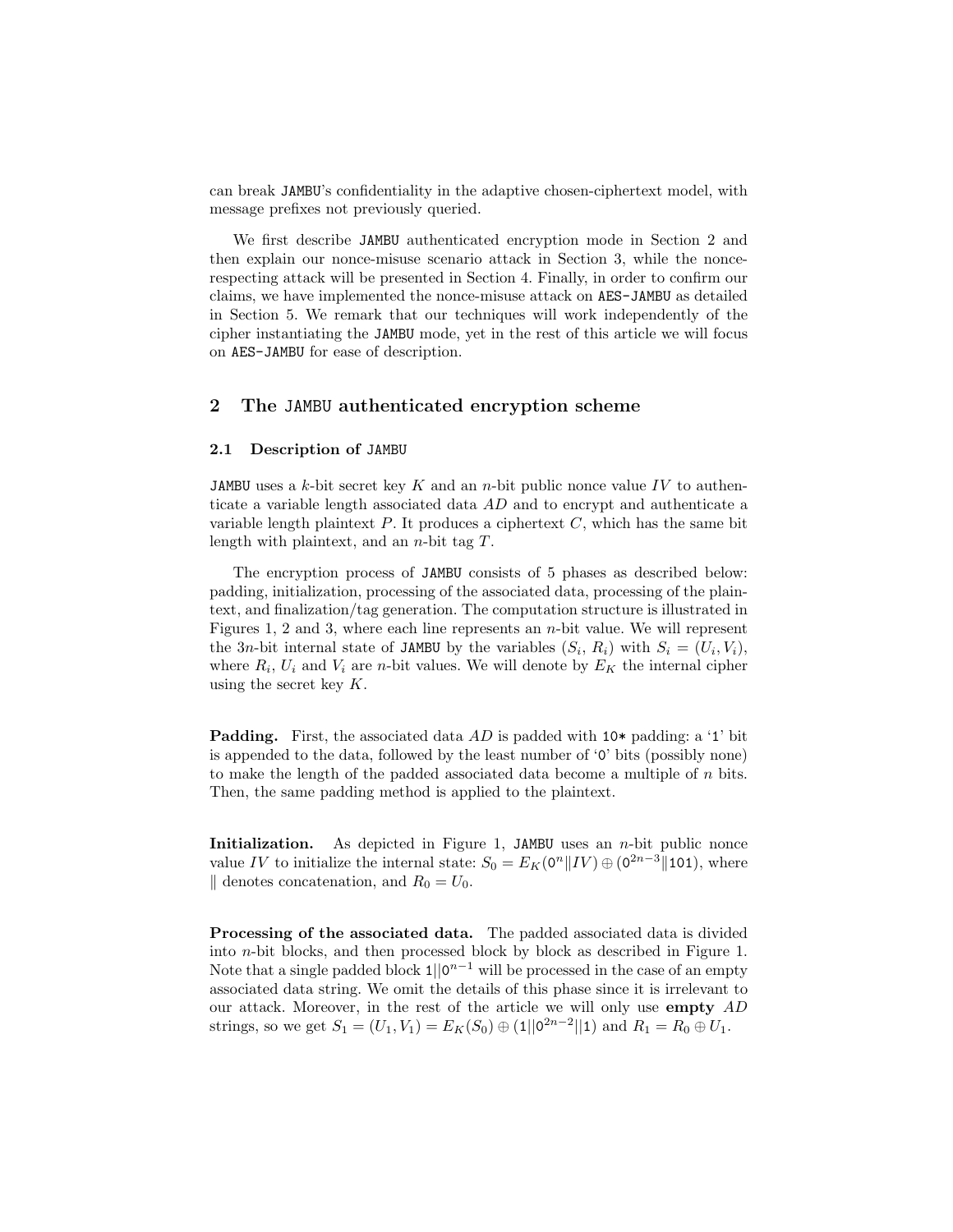

Fig. 1. Initialization and processing of the associated data

**Processing of the plaintext.** We denote by  $p$  the number of plaintext blocks after padding and  $P = (P_1, P_2, \ldots, P_p)$ . The plaintext is processed block by block as depicted in Figure 2. At round  $i$ , the internal state is updated with the plaintext block  $P_i$  by  $S_{i+1} = (U_{i+1}, V_{i+1}) = E_K(S_i) \oplus (P_i || R_i)$  and  $R_{i+1} =$  $R_i \oplus U_{i+1}$ . The ciphertext block  $C_i$  is then computed with  $C_i = P_i \oplus V_{i+1}$ .



Fig. 2. Processing of the plaintext

Finalization and tag generation. When all the plaintext blocks are processed, the final state is  $(S_{p+1}, R_{p+1})$ . The authentication tag T is generated with two internal block cipher calls, as depicted in Figure 3.



Fig. 3. Finalization and tag generation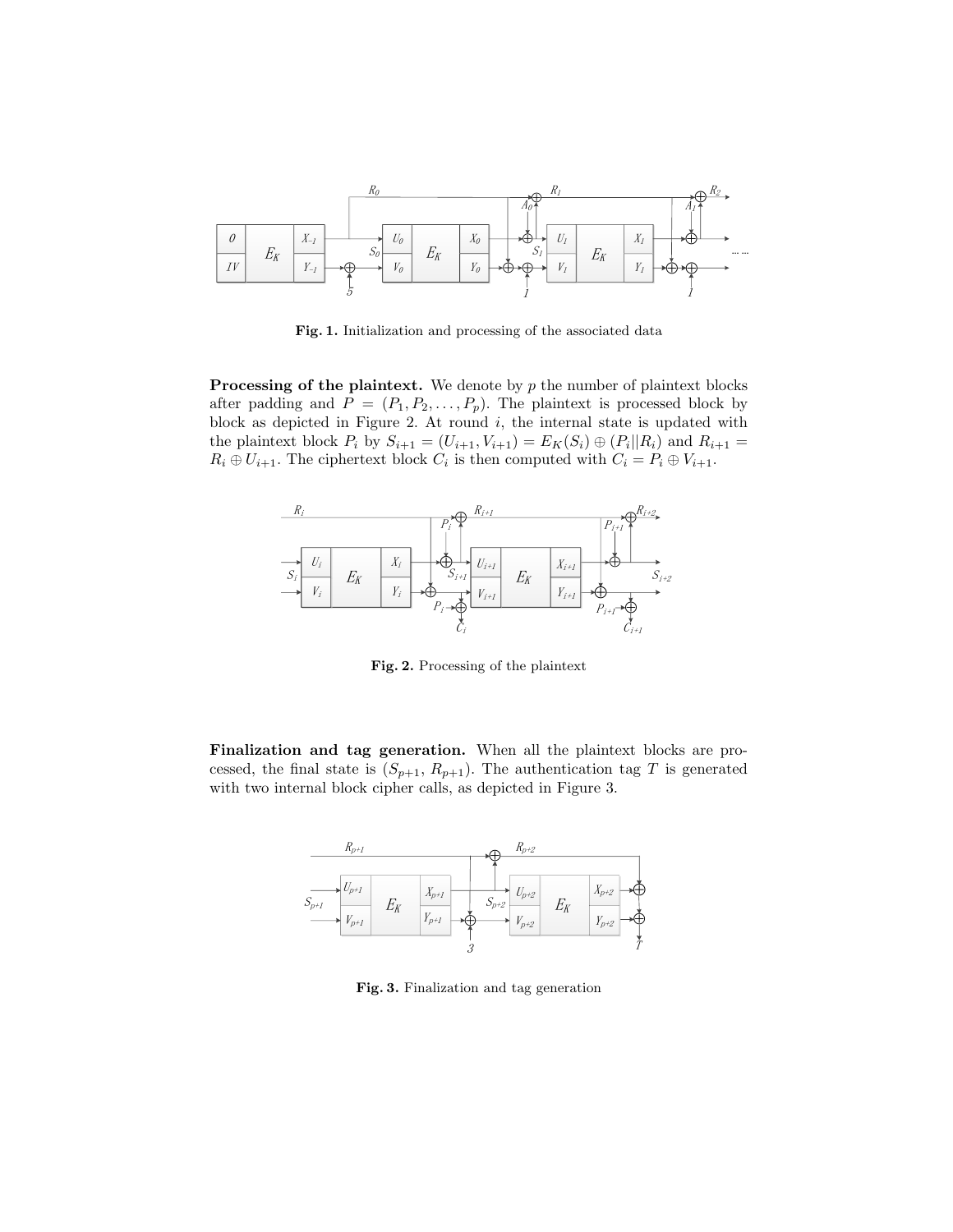### 2.2 Security claims

The security claims of JAMBU are given in the CAESAR competition submission document [14]. When the nonce is not reused, JAMBU is claimed to provide  $2n$ -bit security for confidentiality and  $n$ -bit security for authentication. We note that the type of confidentiality security (i.e. IND-CPA, IND-CCA1 or IND-CCA2) is not mentioned by the designers. When the nonce is misused (i.e. several encryptions can be performed with the same nonce), JAMBU is claimed to remain reasonably strong. Namely, in that scenario, the confidentiality of JAMBU is supposed to be only partially compromised as the authors claim that it only leaks the information of the first block or the common prefix of the message. Regarding authentication in the nonce-misuse scenario, the authors remain vague, only mentioning that "the integrity of JAMBU will be less secure but not completely compromised". We summarize in Table 1 the security claims of the CAESAR competition candidate AES-JAMBU where  $n = 64$ . We remark that as with many authenticated encryption schemes, if verification fails during decryption the new tag and the decrypted plaintext should not be given as output. Moreover it is also important to note that the total amount of message material (plaintext and associated data) that can be protected by a single key is limited to  $2^{64}$  bits for AES-JAMBU.

|                  | Confidentiality         | Integrity |
|------------------|-------------------------|-----------|
|                  | (bits)                  | (bits)    |
| nonce-respecting | 128                     | 64        |
| nonce-misuse     | 128 (except first)      | not       |
|                  | block or common prefix) | specified |

Table 1. Security claims for AES-JAMBU.

# 3 Attack on JAMBU in nonce-misuse scenario

In this section, we analyze JAMBU in the nonce-misuse attack model, where a nonce can be used to encrypt multiple plaintexts. In such a model, JAMBU is an *online* authenticated encryption scheme, namely the  $i$ -th ciphertext block is produced before the  $i + 1$ -th plaintext block is read. An inherent property of online authenticated encryption is that common prefix plaintext blocks always produce the same corresponding ciphertext blocks. According to the security claims of JAMBU [14], the only compromised confidentiality security from the nonce-respecting model to the nonce-misuse model is this additional inherent property as becoming an online authenticated encryption in the latter model.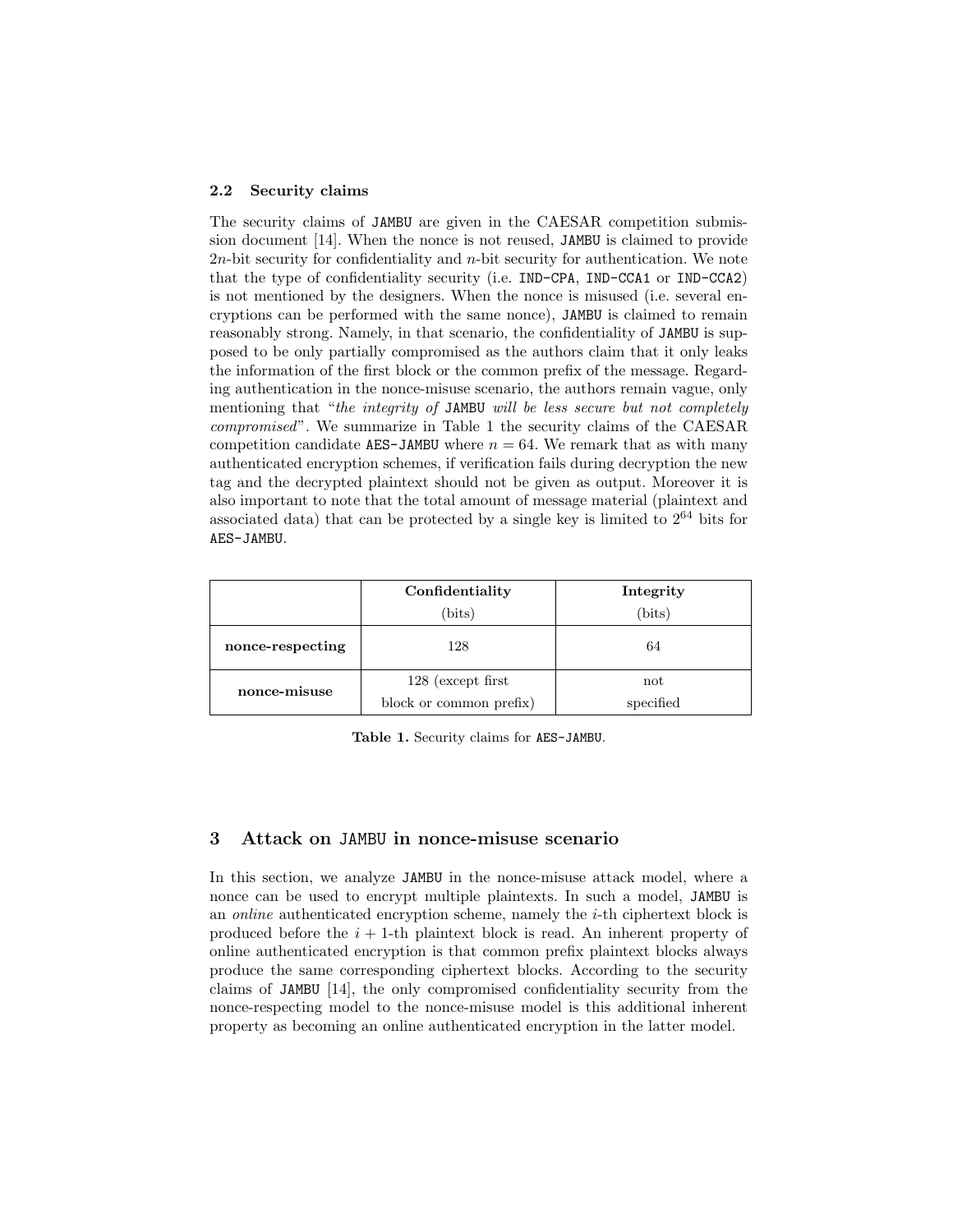However, we present here a practical attack to distinguish JAMBU from a random online authentication encryption, which invalidates the designers' confidentiality security claims of JAMBU in the nonce-misuse model.

#### 3.1 Confidentiality of online authenticated encryption

For an online encryption scheme  $(\mathcal{E}_K, \mathcal{D}_K)$  with a key space K, its confidentiality security is usually defined via upper bounding the advantage of all chosenplaintext distinguishers.<sup>4</sup> We give a brief description as follows, and refer interested readers to [7, 1] for the full formal definitions. Let  $\mathcal{OAE}$  denote the set of all online authenticated encryption algorithms that have the same block and tag size with  $(\mathcal{E}_K, \mathcal{D}_K)$ . Let (OEnc, ODec)  $\stackrel{\hspace{0.1em}\mathsf{\scriptscriptstyle\$}}{\leftarrow}$  OAE denote an algorithm randomly selected from  $\mathcal{OAE}$ . Let  $\mathbb D$  be a distinguisher that interacts with  $\mathcal{E}_K$  or Enc, and outputs one bit. Its advantage is defined as:

$$
\mathbf{Adv}_{\mathcal{E}}^{\mathrm{cpa}}(\mathbb{D}):=\Pr\left[K\stackrel{\hspace{0.1em}\mathsf{\scriptscriptstyle\$}}{\leftarrow}\mathcal{K},\mathbb{D}^{\mathcal{E}_K}\Rightarrow1\right]-\Pr\left[\left(\texttt{0Enc},\texttt{0Dec}\right)\stackrel{\hspace{0.1em}\mathsf{\scriptscriptstyle\$}}{\leftarrow}\mathcal{OAE},\mathbb{D}^{\texttt{0Enc}}\Rightarrow1\right].
$$

Then we define  $\mathbf{Adv}^{\text{cpa}}_{\mathcal{E}}(t, q, \sigma, \ell) := \max_{\mathbb{D}} \mathbf{Adv}^{\text{cpa}}_{\mathcal{E}}(\mathbb{D}),$  where the maximum takes over all distinguishers that run in time  $t$  and make  $q$  queries, each of length at most  $\ell$  blocks and of total length at most  $\sigma$  blocks.

### 3.2 Attack overview

Our attack is based on an observation that we explain below. JAMBU maintains a 3n-bit internal state, but uses only one invocation to a 2n-bit block cipher  $E_K$ to update it per plaintext block. Thus, there are always  $n$  state bits per round which are not updated through the strong primitive (i.e. the underlying block cipher). More precisely, every round  $S_i = (U_i, V_i)$  is input to the block cipher:  $(X_i, Y_i) = E_K(S_i)$ . On the other hand,  $R_i$  is linearly injected into the updated state as  $V_{i+1} = Y_i \oplus R_i$ . Furthermore, if a pair of plaintexts satisfying  $\Delta S_i = 0$  is found, then the state differences in two consecutive rounds are linearly related, i.e.,  $\Delta V_{i+2} = \Delta R_i$ , which will be exploited by our cryptanalysis.

Overall, our attack can be divided into three parts. First the attacker will try to build a special difference structure in the internal state by querying the encryption of a fixed message<sup>5</sup> with several different nonces. Then, using this special differential structure, he will try to recover the values of these internal differences and at the same time force a zero-difference on the input of one of the internal cipher calls. Finally, based on this differential structure that is now fully known and controlled, he will be able to distinguish JAMBU from a random online authenticated encryption, and further forge some ciphertext blocks for a message that has never been queried before.

<sup>&</sup>lt;sup>4</sup> It has been proven that an authenticated encryption satisfying both IND-CPA and INT-CTXT security notions is also IND-CCA secure [4, 3, 8].

<sup>5</sup> We note that it is not necessary that the message is fixed. Just for the simplicity of description, we use a fixed message here and in subsequent sections.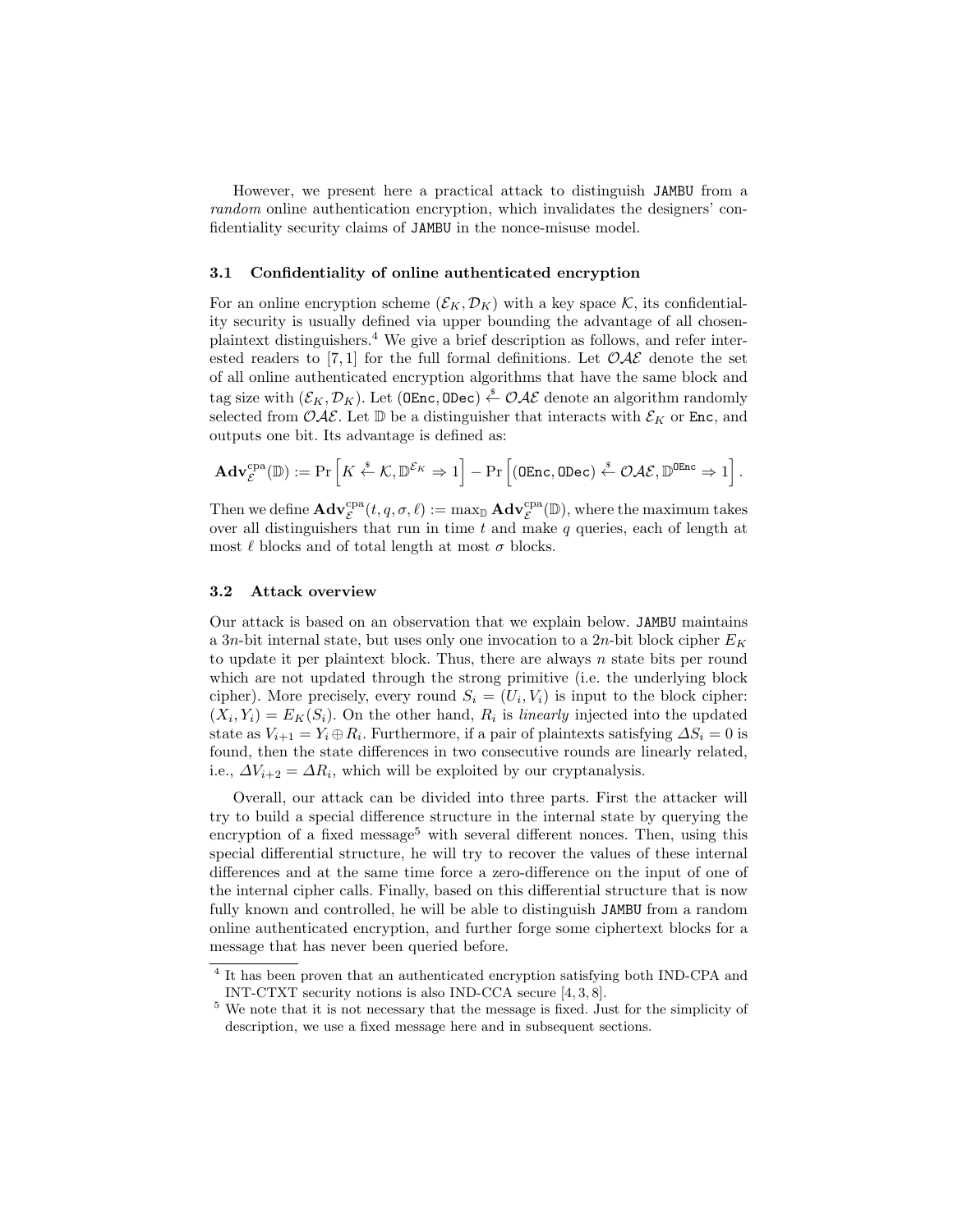#### 3.3 First step

For the first step, the attacker picks a random  $n$ -bit message block  $P_1$ , and asks for the encryption of this message for  $2^{n/2}$  distinct nonce values. Since the corresponding ciphertext blocks are also  $n$ -bit long, the attacker will have a good chance to observe a collision on the block  $C_1$ . We denote IV and IV' the two nonces leading to that collision. One can easily see from Figure 4 that since no difference is inserted in the block  $P_1$ , a collision on  $C_1$  necessarily means that we have a collision on the difference value of the upper branch and lower branch of the internal state (i.e. the difference values in  $R_1$  and in  $Y_1$  are equal). We denote that difference by  $\Delta_R$ , and we denote the random difference in  $X_1$  by  $\Delta_S$ . We remark that for this first attack step, we do not need to reuse any nonce value.



Fig. 4. The first step of the attack.

## 3.4 Second step

In the second step, the goal will be to deduce the value of  $\Delta_S$  and  $\Delta_R$  which remain unknown at this moment. In order to achieve this, the attacker will now try to insert a difference in  $P_1$  in a hope that it will be equal to  $\Delta_S$ . If his choice is right, one can see from Figure 5 that he will cancel the difference in  $U_2$  and that the difference appearing on the next ciphertext block  $C_2$  (for a plaintext block  $P_2$  without difference) will necessarily be  $\Delta_R$ . A key observation is that since no difference will be present any more on the input of the incoming block cipher call, the difference on  $C_2$  will remain  $\Delta_R$  whatever the choice on the value of  $P_1$ . To summarize, if the attacker adds the difference  $\Delta_S$  in  $P_1$ , then the difference in  $C_2$  will remain the same (i.e.  $\Delta_R$ ) whatever the value of  $P_1$  is. This behavior is what the attacker will use to detect when he makes the right choice for the difference insertion in  $P_1$ .

The detailed procedure to find  $\Delta_S$  is as follows. Firstly, the attacker constructs two tables as depicted in Fig. 6, each having  $2^{n/2}$  three-tuples of oneblock plaintexts, such that all pairs created by taking one element from each of these two tables will correspond to all the  $2<sup>n</sup>$  possible differences on a *n*-bit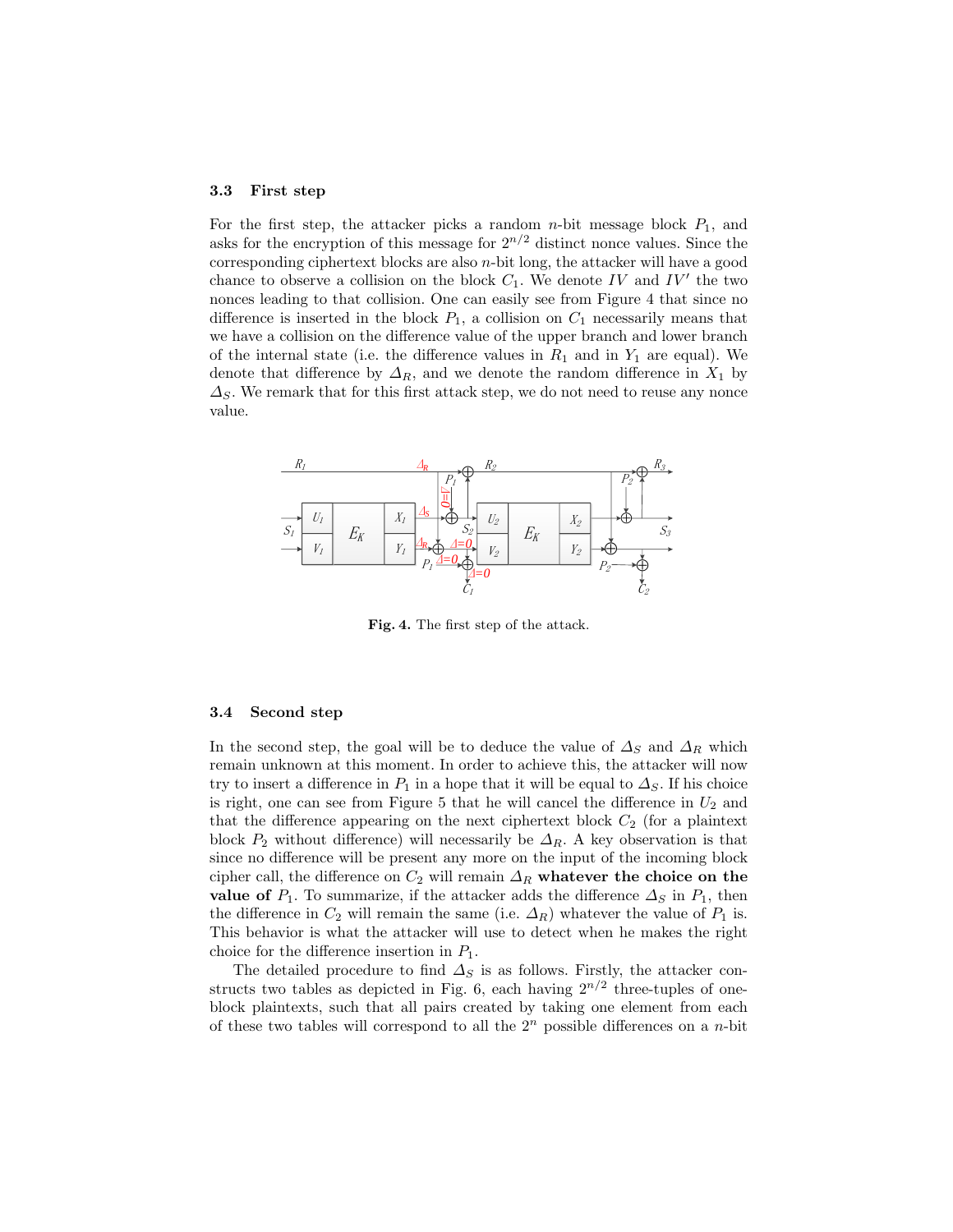

Fig. 5. The second step of the attack.

value. More precisely, let  $\langle i \rangle$  denote the integer i in a  $n/2$ -bit binary representation<sup>6</sup>. One table  $\mathcal{T}_1$  is  $\{(\langle 0 \rangle || \langle i \rangle, \langle 1 \rangle || \langle i \rangle, \langle 2 \rangle || \langle i \rangle)\}$ , where i ranges over all  $n/2$ -bit values.<sup>7</sup> We denote by  $(\langle 0 \rangle ||\langle i \rangle, \langle 1 \rangle ||\langle i \rangle, \langle 2 \rangle ||\langle i \rangle)$  the *i*-th element of  $\mathcal{T}_1$ . The other table  $\mathcal{T}_2$  is  $\{(\langle j \rangle || \langle 0 \rangle, \langle 1 \oplus j \rangle || \langle 0 \rangle, \langle 2 \oplus j \rangle || \langle 0 \rangle) \}$ , where j ranges over all  $n/2$ -bit values. Similarly we denote the j-th element of  $\mathcal{T}_2$  by  $(\langle j \rangle || \langle 0 \rangle, \langle 1 \oplus j \rangle || \langle 0 \rangle, \langle 2 \oplus j \rangle || \langle 0 \rangle).$  The pairwise differences between  $\mathcal{T}_1$  and  $\mathcal{T}_2$  are  $\{(\langle 0 \rangle || \langle i \rangle) \oplus (\langle j \rangle || \langle 0 \rangle) = \langle j \rangle || \langle i \rangle \}$ , where i and j independently range over all  $n/2$ -bit values. Thus, one can see that it covers all the possible differences of one-block n-bit plaintext. In particular, although each element is a 3-tuple of plaintexts and hence each pair consist of three  $n$ -bit differences by XORing the corresponding plaintexts, these differences are all equal, i.e.,  $(\langle 0 \rangle || \langle i \rangle) \oplus (\langle j \rangle || \langle 0 \rangle) = (\langle 1 \rangle || \langle i \rangle) \oplus (\langle 1 \oplus j \rangle || \langle 0 \rangle) = (\langle 2 \rangle || \langle i \rangle) \oplus (\langle 2 \oplus j \rangle || \langle 0 \rangle).$ 

Secondly, the attacker selects a random one-block plaintext  $P_2$ . For each element  $(\langle 0 \rangle || \langle i \rangle, \langle 1 \rangle || \langle i \rangle, \langle 2 \rangle || \langle i \rangle)$  in table  $\mathcal{T}_1$ , he uses separately the three plaintext block values as the first block  $P_1$ , concatenates them with  $P_2$  as the second block, and makes three encryption queries with the nonce  $IV$  to receive the three corresponding ciphertexts. Then, the attacker computes the pairwise differences on the second block of these ciphertexts. In details, let  $C[\langle 0 \rangle ||\langle i \rangle]_2$ ,  $C[\langle 1 \rangle ||\langle i \rangle]_2$ and  $C[\langle 2 \rangle ||\langle i \rangle]_2$  denote the second ciphertext blocks corresponding to  $\langle 0 \rangle ||\langle i \rangle||P_2$ ,  $\langle 1 \rangle ||\langle i \rangle || P_2$  and  $\langle 2 \rangle ||\langle i \rangle || P_2$  respectively. The attacker computes the following two n-bit differences and stores them.

$$
\Delta C[\langle i \rangle]_1 = C[\langle 1 \rangle] | \langle i \rangle]_2 \oplus C[\langle 0 \rangle] | \langle i \rangle]_2, \quad \Delta C[\langle i \rangle]_2 = C[\langle 2 \rangle] | \langle i \rangle]_2 \oplus C[\langle 0 \rangle] | \langle i \rangle]_2.
$$

Similarly, for each element of the second table  $\mathcal{T}_2$ , the attacker makes encryption queries with the above  $P_2$  as the second block and  $IV'$  as the nonce to receive the ciphertexts, and then computes the pairwise differences of the second ciphertext blocks, denoted as  $(\Delta C'[\langle i \rangle]_1, \Delta C'[\langle i \rangle]_2)$ . Then he matches the differences to previously stored  $\{ (\Delta C[\langle i \rangle]_1, \Delta C[\langle i \rangle]_2) \}$ . Once a matched pair is found, the attacker computes  $\Delta_R$  and  $\Delta_S$  from the corresponding plaintexts and ciphertexts

 $6$  Typically *n* is 64, or 128, i.e. even integers.

<sup>&</sup>lt;sup>7</sup> Note that the attacker can use any three distinct constants other than  $\langle 0 \rangle$ ,  $\langle 1 \rangle$ , and  $\langle 2 \rangle$  to construct the tables. Here we use these particular constants just for the simplicity of notations.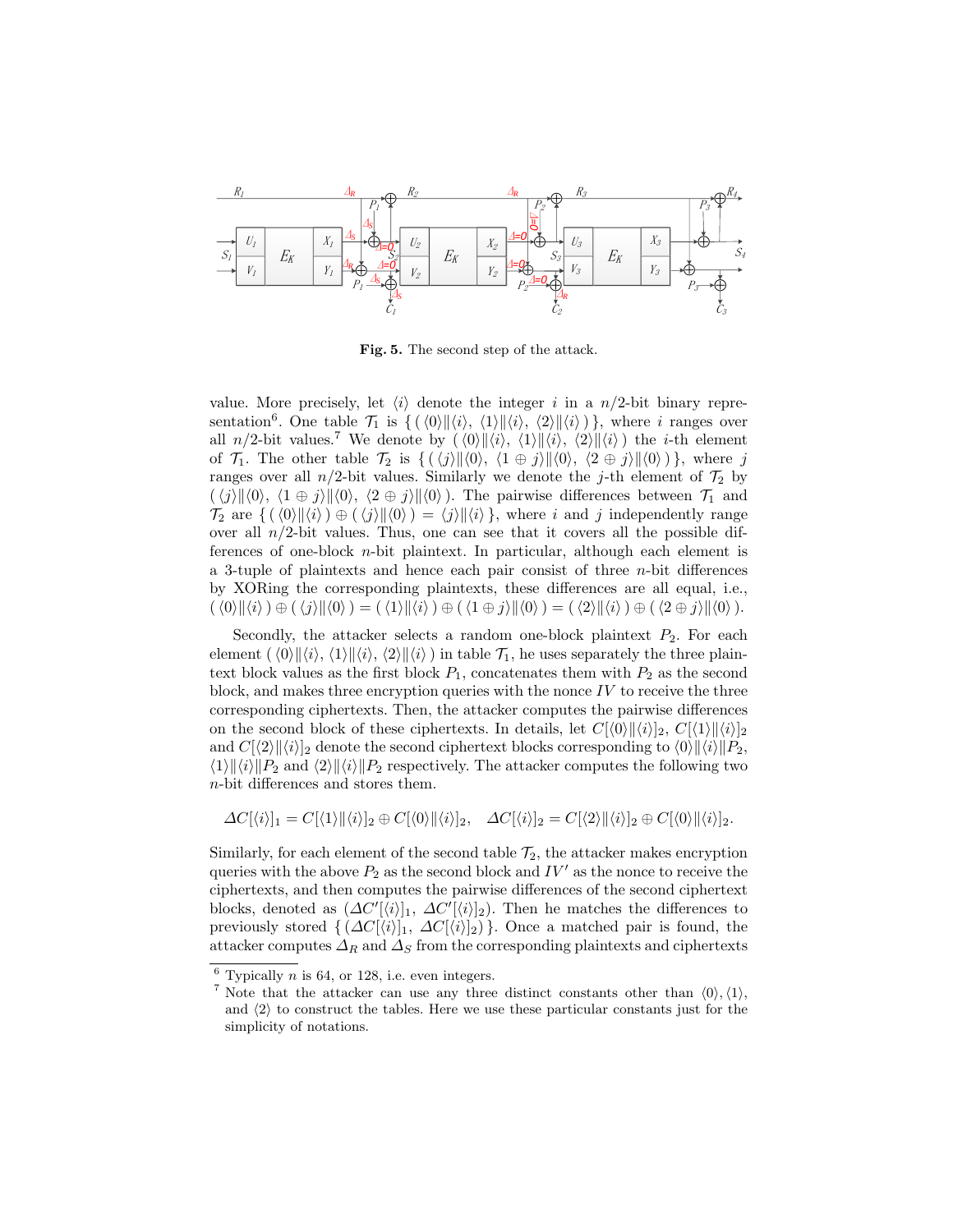

Fig. 6. The tables  $\mathcal{T}_1$  and  $\mathcal{T}_2$ . An example of element pair for difference  $\langle j \rangle ||\langle i \rangle$ .

as follows

$$
\Delta_R = C[\langle 0 \rangle ||\langle i \rangle]_2 \oplus C'[\langle j \rangle ||\langle 0 \rangle]_2, \quad \Delta_S = (\langle 0 \rangle ||\langle i \rangle) \oplus (\langle j \rangle ||\langle 0 \rangle) = \langle j \rangle ||\langle i \rangle.
$$

If the attacker does not find a match after running all elements in  $\mathcal{T}_2$ , he outputs 0.

Now we evaluate the success probability of this step if the attacker interacts with JAMBU. For a pair  $(\langle 0 \rangle || \langle i \rangle) || P_2$  with nonce IV and  $(\langle j \rangle || \langle 0 \rangle) || P_2$  with nonce IV', if  $\Delta_S = \langle j \rangle ||\langle i \rangle$ , we have that  $C[\langle 0 \rangle ||\langle i \rangle]_2 \oplus C'[\langle j \rangle ||\langle 0 \rangle]_2 = \Delta_R$  as explained in Section 3.2. Similarly, we have that  $C[\langle 1 \rangle || \langle i \rangle]_2 \oplus C'[\langle 1 \oplus j \rangle || \langle 0 \rangle]_2 = \Delta_R$  and  $C[\langle 2 \rangle || \langle i \rangle]_2 \oplus C'[\langle 2 \oplus j \rangle || \langle 0 \rangle]_2 = \Delta_R$ . Then, we further deduce that

$$
C[\langle 0 \rangle || \langle i \rangle]_2 \oplus C'[\langle j \rangle || \langle 0 \rangle]_2 = C[\langle 1 \rangle || \langle i \rangle]_2 \oplus C'[\langle 1 \oplus j \rangle || \langle 0 \rangle]_2
$$
  
\n
$$
\Rightarrow C[\langle 0 \rangle || \langle i \rangle]_2 \oplus C[\langle 1 \rangle || \langle i \rangle]_2 = C'[\langle j \rangle || \langle 0 \rangle]_2 \oplus C'[\langle 1 \oplus j \rangle || \langle 0 \rangle]_2
$$
  
\n
$$
\Rightarrow \Delta C[\langle i \rangle]_1 = \Delta C'[\langle j \rangle]_1
$$

With an identical reasoning, we deduce that  $\Delta C[\langle i \rangle]_2 = \Delta C'[\langle j \rangle]_2$ . On the other hand, if  $\Delta_S \neq \langle j \rangle || \langle i \rangle$ , the pair of the *i*-th element from  $\mathcal{T}_1$  and the *j*-th element from  $\mathcal{T}_2$  will have to satisfy the two *n*-bit equality conditions randomly, which will happen with probability  $2^{-2n}$ . Since there are in total  $2^n$  such pairs, the probability of faulty positive pairs is negligible. Hence, the attacker gets the correct values of  $\Delta_S$  and  $\Delta_R$  with a probability very close to 1.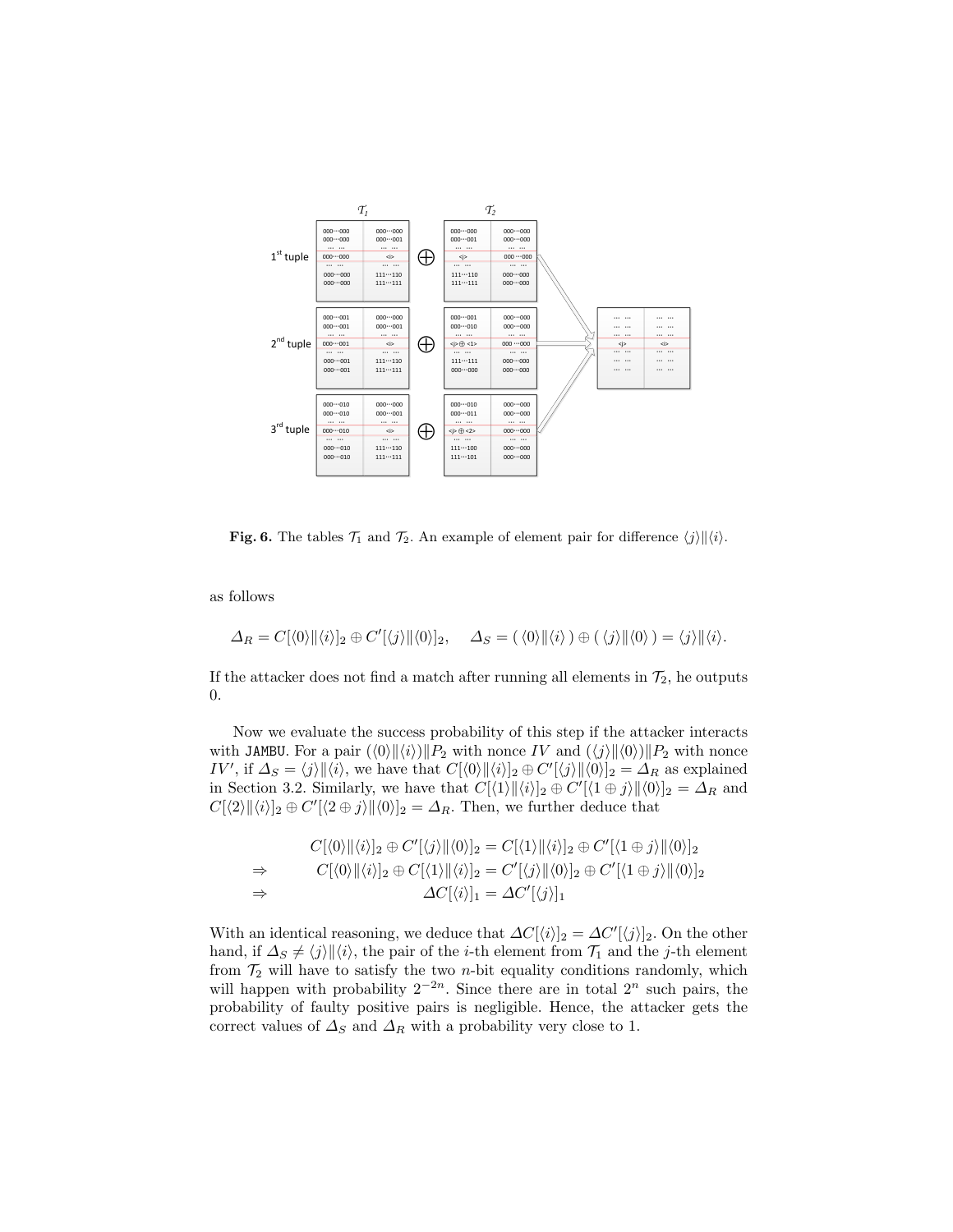#### 3.5 Third step

Finally, in the third and last step, the attacker will choose a random one-block value  $P_1$  such that  $P_1$  and  $P_1 \oplus \Delta_S$  have never been queried before as first plaintext block (he can simply keep track of the previously queried  $P_1$  values). Then, he will pick a random value for the second plaintext block  $P_2$  and ask the encryption of the message  $(P_1||P_2)$  with the nonce IV. He receives ciphertext blocks  $C_1$  and  $C_2$  from the encryption oracle. Then the attacker asks the encryption of another message  $(P_1 \oplus \Delta_S || P_2)$  with the nonce  $IV'$ , and receives ciphertext blocks  $C'_1$  and  $C'_2$ . Then he computes  $C_2 \oplus C'_2$ , and compares it to  $\Delta_R$ . If  $C_2 \oplus C_2' = \Delta_R$  holds, the attacker outputs 1. Otherwise, the attacker outputs 0.

One can easily evaluate the advantage of the attacker. For JAMBU, he will output 1 with a probability equal to 1. On the other hand, for a random authenticated encryption, he outputs 1 with a probability of  $2^{-n}$ . Therefore, the advantage of the attacker is almost 1.

## 3.6 Attack and complexity summary

To summarize, our attack requires in total about  $O(2^{n/2})$  encryption queries and computations, and can be divided into three parts:

- first step  $(2^{n/2}$  encryption queries and computations): the attacker picks a plaintext block  $P_1$  and queries encryption of this block for  $2^{n/2}$  distinct nonces. He keeps the nonce pair  $(IV, IV')$  that leads to a collision on the ciphertext block  $C_1$ .
- second step  $(O(2^{n/2})$  encryption queries and computations): the attacker picks a random second plaintext block  $P_2$  and a random  $n/2$ -bit value I and queries the encryption of the  $2^{n/2}$  plaintext blocks  $P_1 = (0^{n/2} || I)$  concatenated with  $P_2$  with nonce IV and the encryption of the  $2^{n/2}$  plaintext blocks  $P_1 = (I||0^{n/2})$  concatenated with  $P_2$  with nonce IV'. He repeats the process with a few other constant values instead of  $O^{n/2}$  in order to improve the filtering, and he eventually deduces the value of  $\Delta_S$  by checking which difference applied in  $P_1$  leads to the same difference in  $C_2$  whatever is the choice of I. He directly deduces that this difference on  $C_2$  is actually  $\Delta_R$ .
- third step (2 encryption queries and computations): the attacker picks a random value  $P_1$  such that  $P_1$  and  $P_1 \oplus \Delta_S$  have never been queried before, and asks the encryption oracle for the ciphertext corresponding to the message  $(P_1||P_2)$  with nonce IV. He receives  $(C_1||C_2)$ . Then he queries the encryption of  $(P_1 \oplus \Delta_S || P_2)$  with nonce  $IV'$  and receive  $(C'_1 || C'_2)$ . Finally he checks if  $C_2' \oplus C_2 = \Delta_R$  holds.

We remark that for JAMBU-AES [14], we have  $n = 64$  and thus the confidentiality security is only around 32 bits in the nonce-misuse attack model. Thus, our cryptanalysis invalidates the confidentiality claims of the JAMBU designers.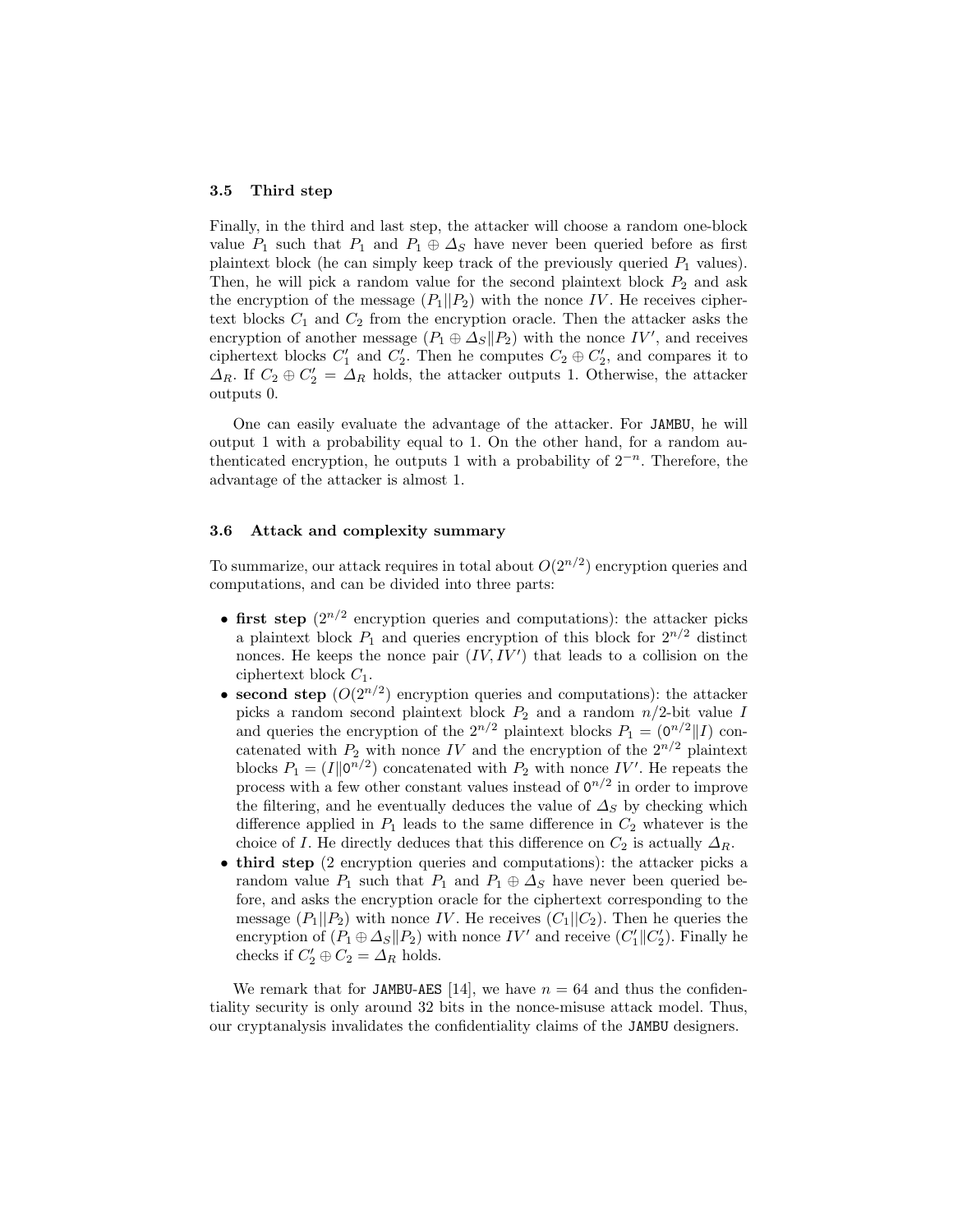#### 3.7 Extension to a plaintext-recovery attack

Our distinguishing attack can be extended to a more powerful plaintext-recovery attack in a straightforward way. The setting is as follows. Note that our attack is in the chosen-plaintext model, and hence the attacker requires only the encryption algorithm of JAMBU. In other words he is given access to an encryption oracle of JAMBU instantiated with a randomly selected key that is secret to the attacker. He is allowed to query any plaintext of his own choice and gets the corresponding ciphertext. In the end, the attacker is required to choose a new (nonce, ciphertext) pair<sup>8</sup> and to produce a corresponding plaintext for it. If the plaintext is indeed valid and if the prefix to its last block has never been queried before, then the plaintext-recovery attack is said to succeed (the reason of these restrictions is detailed in the discussion on trivial attacks in Section 3.8).

The procedure is as follows and it also has three steps. The first two steps are exactly the same as the first two steps of the distinguishing attack detailed in Sections 3.3 and 3.4, and we adopt the same notations. In the third and last step, the attacker will choose a random value  $P_1$  such that  $P_1$  and  $P_1 \oplus \Delta_S$  have never been queried before as first plaintext block under the nonce  $IV$  and  $IV'$ . Then, he will pick a random value for the second plaintext block  $P_2$  and ask the encryption of the message  $(P_1||P_2)$  with the nonce IV. He receives ciphertext blocks  $C_1$  and  $C_2$  from the encryption oracle. Since he knows the value of  $\Delta_R$  and  $\Delta_S$ , he will be sure that if he applies the difference  $\Delta_S$  on  $P_1$  with nonce  $IV'$ , he will get difference  $\Delta_S$  on  $C_1$  and difference  $\Delta_R$  on  $C_2$ . Therefore, he can predict the plaintext  $(P_1 \oplus \Delta_S, P_2 \oplus \Delta_R)$  corresponding to ciphertext  $(C_1 \oplus \Delta_S || C_2)$ with nonce IV'. Moreover, it is easy to see that  $(C_1 \oplus \Delta_S || C_2)$  is not a prefix of any of previous returned ciphertext of the encryption of JAMBU, since the first ciphertext block is a permutation of the first plaintext block under the same nonce, and since  $P_1 \oplus \Delta_S$  has not been queried before as the first plaintext block under  $IV'$  to the encryption oracle. One might argue that  $P_1$  is the first plaintext block and this is included in the security exclusions in the JAMBU security claims. However, we have used  $P_1$  for simplicity of description, but the attack remains the same with any amount of random message blocks prepended to  $P_1$ .

The complexity of the above plaintext-recovery attacks is also  $O(2^{n/2})$  encryption queries and computations. The success probability is almost 1 (we omit the detailed evaluation since it is similar to the distinguishing attack).

## 3.8 Discussion on trivial attacks

Recently, Rogaway claimed a generic plaintext-recovery attack on online authenticated encryption in the nonce-misuse setting [10]. His attack adopts divideand-conquer strategy and recovers the plaintext block by block. In details, the

<sup>8</sup> We note that here the attack is only to analyze processing of plaintext/ciphertex of JAMBU, that is confidentiality of encryption, and hence relaxes the setting such that the attacker is not required to provide the tag for his choice of (nonce, ciphertext) pair.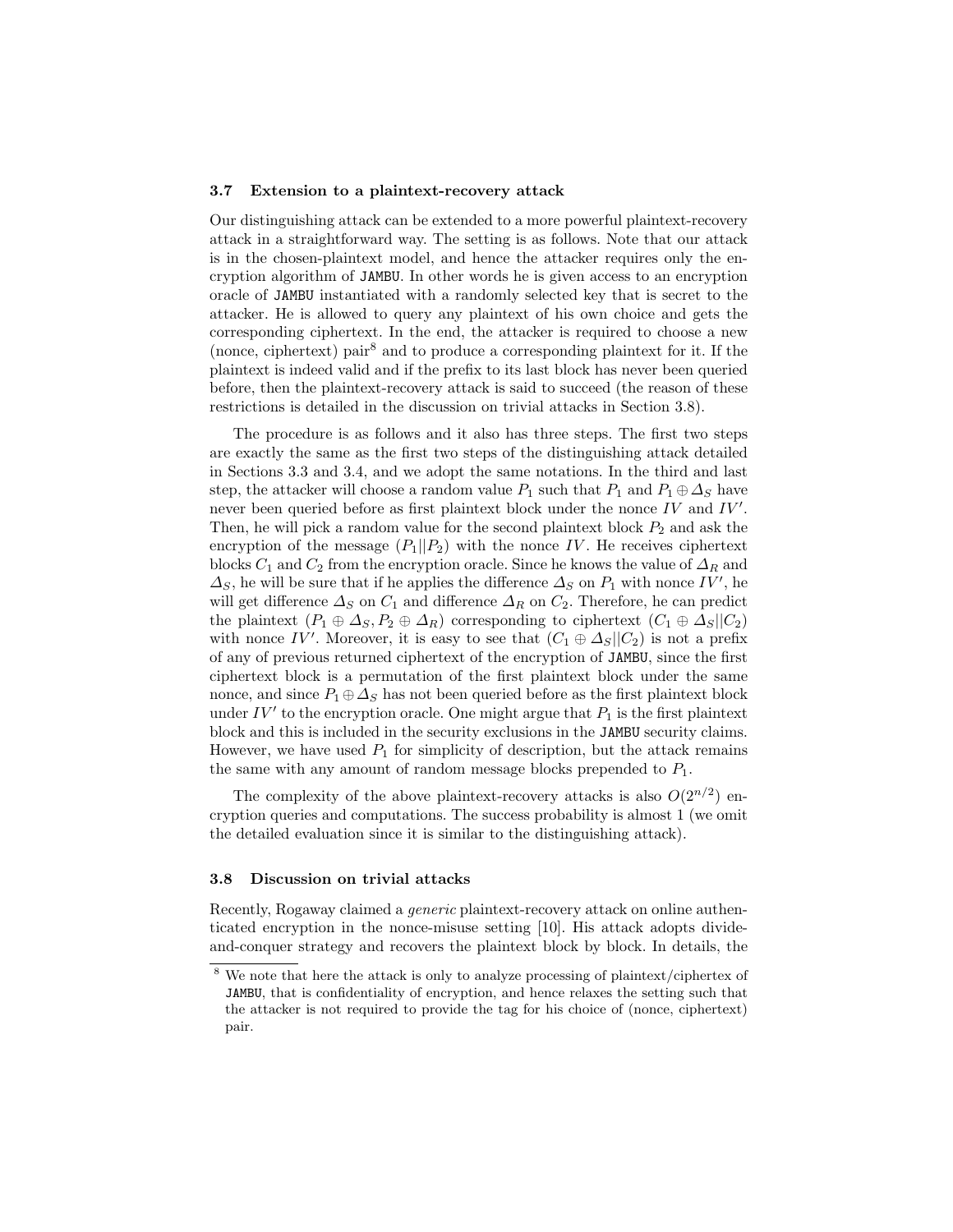attacker uses the recovered first  $i-1$  plaintext blocks as prefix, guesses the i-th plaintext block, and verifies the correctness by sending it to encryption oracle and comparing the received  $i$ -th ciphertext block with the  $i$ -th target ciphertext block. However, obviously this attack essentially just reveals again the inherent weakness of online authenticated encryption that has been known before and has been also explicitly pointed out by the designer of JAMBU: common prefix plaintext blocks produces the same corresponding ciphertext blocks. In particular, the attacker has to query a plaintext to the encryption oracle, then receive a ciphertext that is exactly the same as the target ciphertext, and then output this plaintext as the correct plaintext. As a comparison, in our plaintext recovery setting, we explicitly exclude such rather trivial attacks by restricting that the last block of the target ciphertext (or plaintext) must not share its prefix with any previously returned ciphertext from the encryption oracle.

One can also think of the following trivial distinguishing attack on JAMBU and several other CAESAR candidates. For an ideal online authenticated encryption as defined in  $[7, 1]$ , the *i*-th plaintext block should be input to a random permutation to produce the *i*-th ciphertext block, where the index of the random permutation is determined by the nonce, the associated data and the first  $i - 1$ plaintext blocks. On the other hand, for JAMBU the  $i$ -th plaintext block is simply XORed to an internal state:  $C_i = P_i \oplus V_{i+1}$ , where the value of  $V_{i+1}$  is determined by the nonce, the associated data and the first  $i - 1$  plaintext blocks. Hence,  $\Delta C_i = \Delta P_i$  always holds under the same nonce, the same associated data and the same first  $i - 1$  plaintext blocks. In details, an attacker queries a nonce IV and a one-block plaintext  $P_1$  to the encryption oracle, and receives a ciphertext  $C_1$ . He then queries the same nonce IV and another one-block plaintext  $P'_1$  to the encryption, and receives a ciphertext  $C'_1$ . If  $C_1 \oplus C'_1 = P_1 \oplus P'_1$  holds, the attacker outputs 1. Otherwise, he outputs 0. This distinguishing attack can trivially be extended to a plaintext-recovery attack on single-block ciphertexts.

As a comparison, our attacks reveal a specific weakness of JAMBU: when processing plaintext blocks, it uses only one invocation to a small block cipher  $(2n)$ bits) to update a larger state  $(3n \text{ bits})$ . Such a design choice obviously favours efficiency, but our attacks imply that there is a greater security compromise to pay than originally expected by the JAMBU designers.

# 4 Attack on JAMBU in nonce-respecting scenario

In this section, we analyse the confidentiality security of JAMBU in the noncerespecting scenario. JAMBU claims a  $2n$ -bit confidentiality security (or 128-bit security for AES-JAMBU) in this setting. However, the claim statement does not contain any specification on the attack model considered (IND-CPA, IND-CCA1 or IND-CCA2). Hence, one may wonder if JAMBU can achieve such a confidentiality security level under all (previously known) attack models<sup>9</sup>. We note that the

<sup>&</sup>lt;sup>9</sup> Yet we trivially observe that JAMBU can only achieve  $2^n$  confidentiality security in the IND-CCA3 model [12] (and not the expected  $2^{2n}$ ), due to its *n*-bit tag size.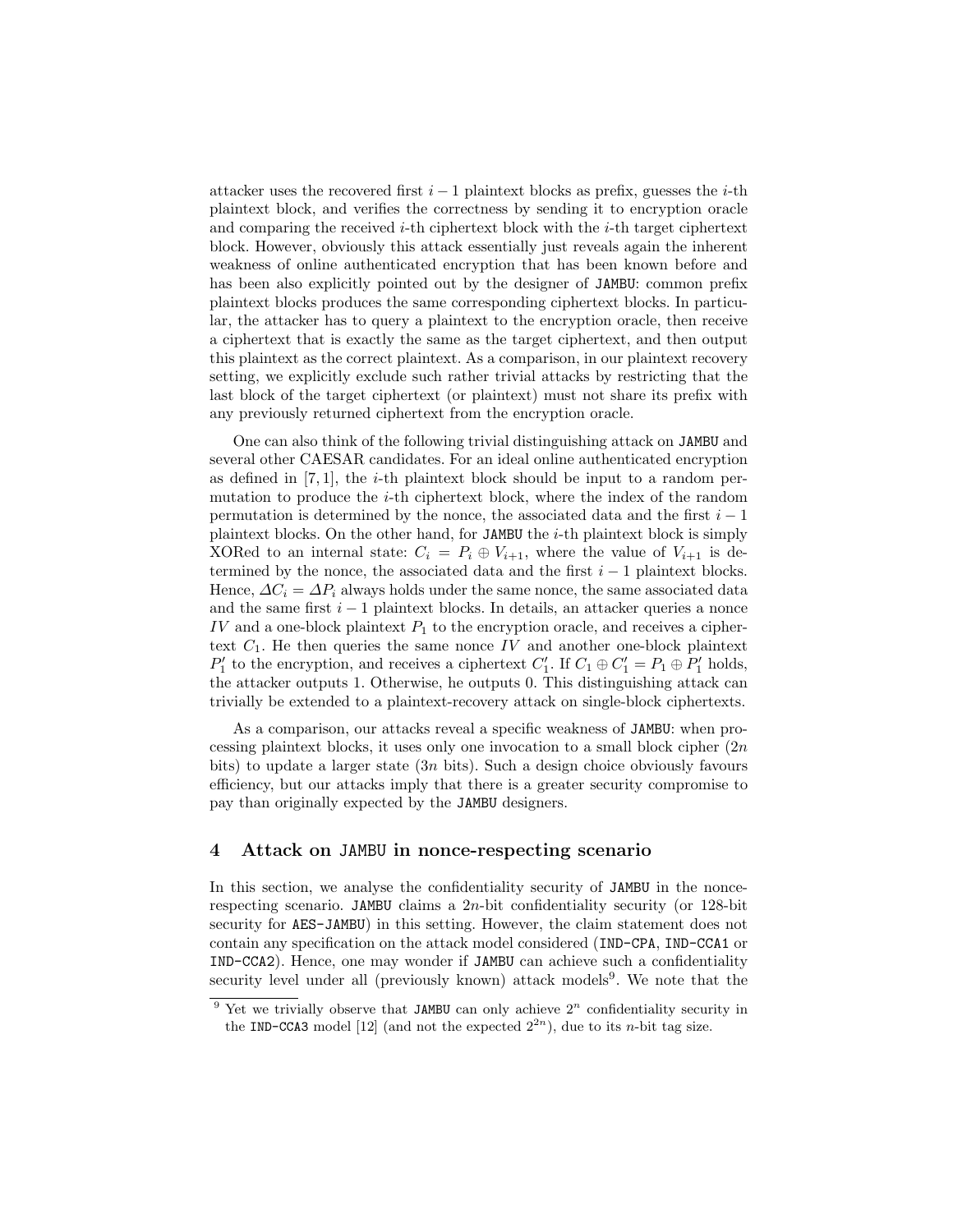adaptive chosen-ciphertext security (IND-CCA2) of JAMBU can be trivially broken with  $2^n$  queries by reusing messages with common prefixes (see Section 4.4). However, our distinguishing attack works with prefixes not previously queried. Furthermore, our method can be extended to a more powerful plaintext-recovery attack.

### 4.1 Confidentiality under an adaptive chosen-ciphertext attack

For an authenticated encryption scheme  $(\mathcal{E}_K, \mathcal{D}_K)$  with a key space K, its confidentiality security under adaptive chosen-ciphertext attacks has been defined in [2], usually referred to as IND-CCA2. Here we provide a brief description, and refer interested readers to [2] for the full formal definition. Let  $R\mathcal{O}$  denote a random oracle that has the same output bit length as  $\mathcal{E}_K$  on every input plaintext. Let D be a distinguisher that interacts with  $(\mathcal{E}_K, \mathcal{D}_K)$  or  $(\mathcal{RO}, \mathcal{D}_K)$ , and outputs one bit. Its advantage is defined as:

$$
\mathbf{Adv}_{\mathcal{E}}^{\text{cca2}}(\mathbb{D}) := \Pr\left[K \stackrel{\$}{\leftarrow} \mathcal{K}, \mathbb{D}^{\mathcal{E}_{K}, \mathcal{D}_{K}} \Rightarrow 1\right] - \Pr\left[K \stackrel{\$}{\leftarrow} \mathcal{K}, \mathbb{D}^{\mathcal{RO}, \mathcal{D}_{K}} \Rightarrow 1\right].
$$

Then we define  $\mathbf{Adv}_{\mathcal{E}}^{\text{cca}}(t, q, \sigma, \ell) := \max_{\mathbb{D}} \mathbf{Adv}_{\mathcal{E}}^{\text{cca}}(\mathbb{D}),$  where the maximum is taken over all distinguishers that run in time  $t$  and makes  $q$  queries, each of length at most  $\ell$  blocks and of total length at most  $\sigma$  blocks. The distinguisher must not make two queries with the same nonce to the encryption oracle that is  $\mathcal{E}_K$ or  $R\mathcal{O}$ . Moreover, we assume the distinguisher does not query the outputs from one oracle to the other oracle. Namely, he does not query the received ciphertext from  $\mathcal{E}_K$  or  $\mathcal{RO}$  to  $\mathcal{D}_K$ , and does not query the received plaintext from  $\mathcal{D}_K$  to  $\mathcal{E}_K$  or  $\mathcal{RO}$ . These assumptions aim at preventing trivial distinguishing attacks.

#### 4.2 Distinguishing attack

We notice that JAMBU uses an  $n$ -bit tag. Therefore, one can always obtain the corresponding plaintext for a ciphertext of his own choice from the decryption oracle by making at most  $2<sup>n</sup>$  queries, i.e., by exhaustively guessing the tag value. Based on this observation, we can transform the distinguishing attack in the nonce-misuse setting detailed in Section 3 to a distinguishing attack in noncerespecting setting, with a complexity increase by a factor  $2<sup>n</sup>$  and hence with a total complexity of  $2^{3n/2}$ , which is lower than the 2n-bit security one might expect.

In details, the attack in the nonce-misuse setting consists of three steps, and the repeating nonces requirement happens in steps 2 and 3. Thus, we will mainly modify these two steps. We adopt the same notation as Section 3.

**First step.** The procedure is exactly the same as before. For the plaintext  $P_1$ , its ciphertext is denoted as  $C_1$  under the nonce IV and as  $C'_1$  under the nonce IV'. Then we denote  $V[IV]_2 = P_1 \oplus C_1$  and  $V[IV']_2 = P_1 \oplus C_1'$ .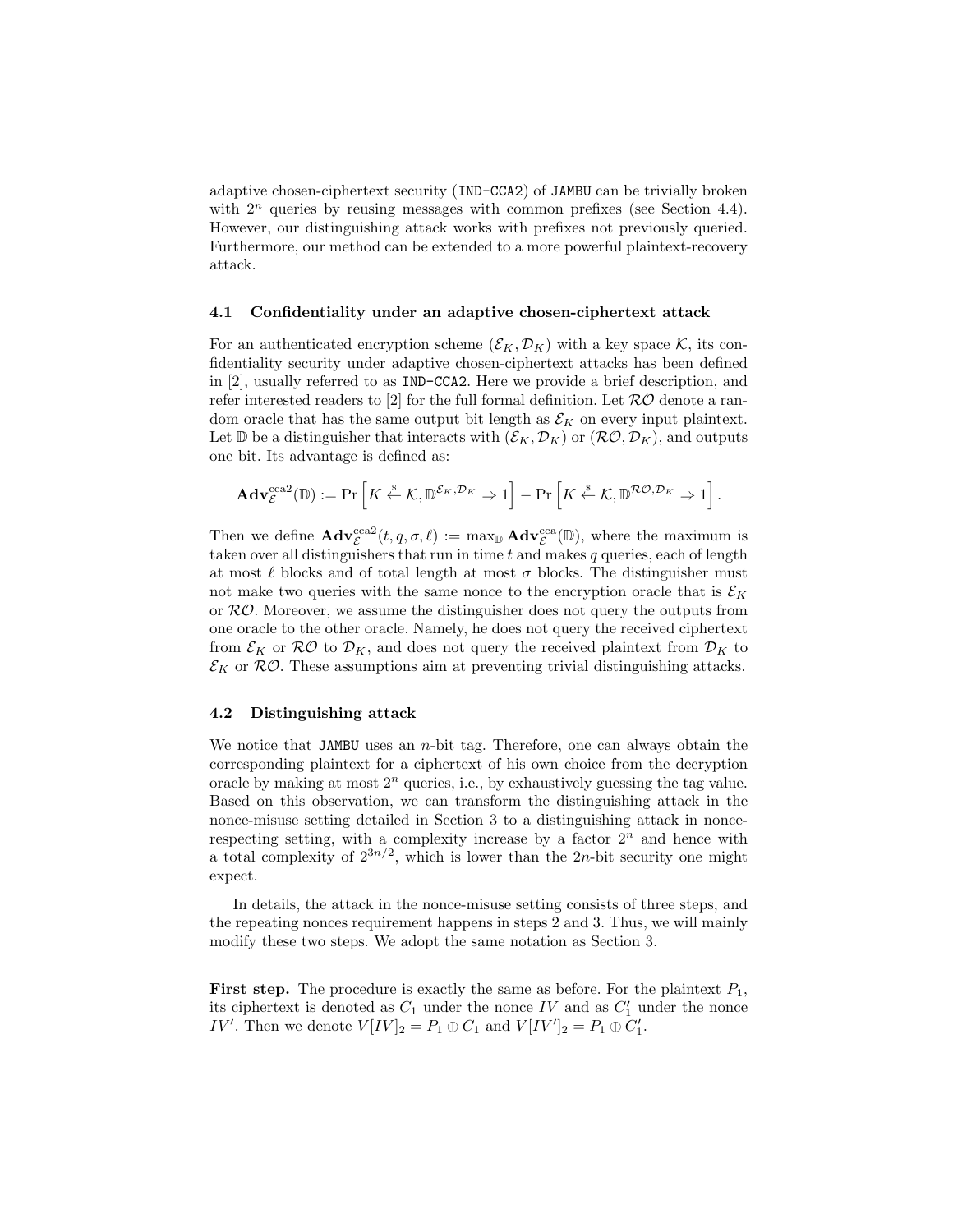**Second step.** Firstly, the attacker constructs tables  $\mathcal{T}_1$  and  $\mathcal{T}_2$  as before. Secondly, he selects a random one-block ciphertext block  $C_2$ . For each element  $(\langle 0 \rangle || \langle i \rangle, \langle 1 \rangle || \langle i \rangle, \langle 2 \rangle || \langle i \rangle)$  in table  $\mathcal{T}_1$ , he executes a similar procedure to interact with the decryption oracle for each of  $\langle 0 \rangle \|\langle i \rangle, \langle 1 \rangle \|\langle i \rangle$  and  $\langle 2 \rangle \|\langle i \rangle$ . Here we use  $\langle 0 \rangle || \langle i \rangle$  as an example to describe this procedure. The attacker computes  $V[IV]_2 \oplus (\langle 0 \rangle || \langle i \rangle)$  as the first ciphertext block, concatenates it with  $C_2$  as the second block, and queries the constructed two-block ciphertext to the decryption oracle with the nonce  $IV$  and with a random selected tag value. If the decryption oracle returns a failure symbol ⊥, the attacker changes the tag to a new value, and makes a decryption query with the same nonce and the same ciphertext. He will repeat such decryption queries by exhaustively trying new tag values until the decryption oracle returns a plaintext instead of  $\bot$ . In the returned plaintext, it is easy to get that the first block is  $\langle 0 \rangle || \langle i \rangle$ , and we denote its second block as  $P[\langle 0 \rangle || \langle i \rangle]_2$ . Similarly, we define notations  $P[\langle 1 \rangle || \langle i \rangle]_2$  and  $P[\langle 2 \rangle || \langle i \rangle]_2$  for the second plaintext block corresponding to  $\langle 1 \rangle \|\langle i \rangle$  and  $\langle 2 \rangle \|\langle i \rangle$  respectively. Once a plaintext obtained, the attacker computes the pairwise differences of the second plaintext blocks as follows:

$$
\Delta P[\langle i \rangle]_1 = P[\langle 1 \rangle || \langle i \rangle]_2 \oplus P[\langle 0 \rangle || \langle i \rangle]_2, \quad \Delta P[\langle i \rangle]_2 = P[\langle 2 \rangle || \langle i \rangle]_2 \oplus P[\langle 0 \rangle || \langle i \rangle]_2.
$$

For each element of the other table  $\mathcal{T}_2$ , the attacker makes similar decryption queries, but using  $IV'$  as nonce and  $V [IV']_2$  to compute the first ciphertext blocks. We denote the computed pairwise differences of the second plaintext blocks as  $(\Delta P'[\langle j \rangle]_1, \Delta P'[\langle j \rangle]_2)$ . The attacker matches the differences to previously stored  $\{(\Delta P[\langle i \rangle]_1, \Delta P[\langle i \rangle]_2)\}$ . Once a matched pair is found, the attacker computes  $\Delta_R$  and  $\Delta_S$  from the corresponding plaintexts and ciphertexts as follows:

$$
\Delta_R = P[\langle 0 \rangle || \langle i \rangle]_2 \oplus P'[\langle j \rangle || \langle 0 \rangle]_2, \quad \Delta_S = (\langle 0 \rangle || \langle i \rangle) \oplus (\langle j \rangle || \langle 0 \rangle) = \langle j \rangle || \langle i \rangle.
$$

If no match is found after trying all elements in  $\mathcal{T}_2$ , the attacker outputs 0.

**Third step.** The attacker selects a random one block  $C_1$  such that  $C_1$  and  $C_1 \oplus \Delta_S$  have not been queried before as a first block of ciphertext under the nonces IV and IV'. Then, he selects another random block  $C_2$ . Firstly, the attacker makes queries  $C_1||C_2$  to the decryption oracle with the nonce IV by exhaustively guessing the tag until he receives the plaintext, where the second plaintext block is denoted as  $P_2$ . Secondly, the attacker makes queries  $C_1 \oplus \Delta_S || C_2$  to the decryption oracle with the nonce  $IV'$  by exhaustively guessing the tag until he receives the plaintext, where the second plaintext block is denoted as  $P'_2$ . Finally, he computes  $\Delta P_2 = P_2 \oplus P'_2$ , and compares it to  $\Delta_R$ . If  $\Delta P_2 = \Delta_R$ , the attacker outputs 1. Otherwise, he outputs 0.

The overall complexity is dominated by step 2, which is upper bounded by  $O(2^{3n/2})$  (or  $2^{96}$  for AES-JAMBU). The advantage of the distinguisher is almost 1 (we omit the detailed evaluation since it is similar with that of the attacks in previous sections).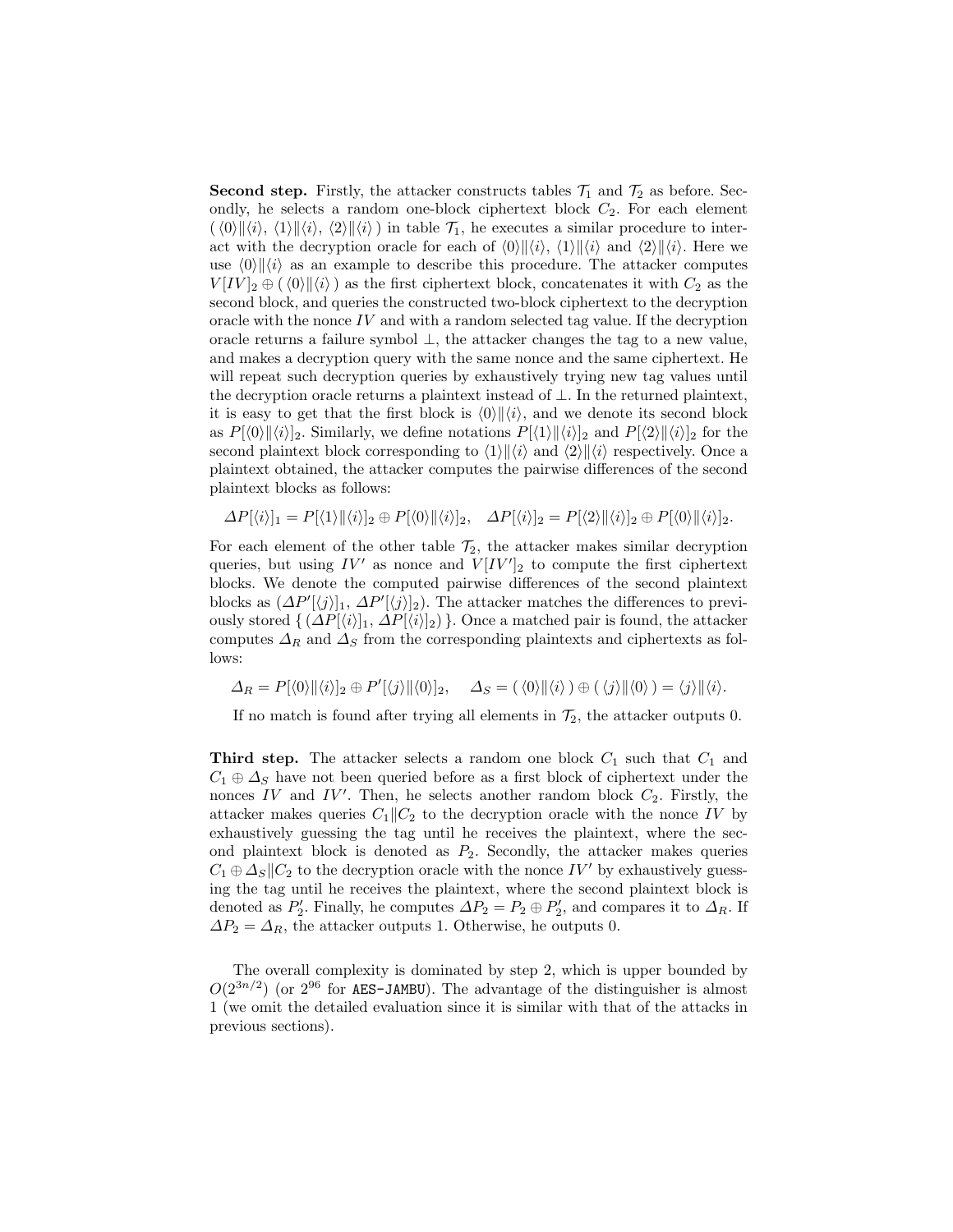#### 4.3 Extension to a plaintext-recovery attack

The plaintext-recovery attack setting is as follows. The attacker is given access to both encryption and decryption oracles of JAMBU instantiated with a randomly selected key that is secret to the attacker. He is allowed to make encryption and decryption queries of his own choice. Note that he must not make two encryption queries with the same nonce. In the end, the attacker is required to choose a nonce and a ciphertext (where the last block of the ciphertext must not have the same prefix than the last blocks of any previously outputted or queried ciphertext under the same nonce) and to produce a corresponding plaintext for it. If the plaintext is indeed valid, the plaintext-recovery attack is said to succeed.

The attack procedure is similar with that of distinguishing attacks from Section 4.2. The first two steps are exactly the same, and we adopt the same notations. In the third and last step, the attacker will choose a random one-block value  $C_1$  such that  $C_1$  and  $C_1 \oplus \Delta_S$  have never been outputted as the first ciphertext block from the encryption oracle and have never been queried to the decryption oracle as first ciphertext block under the nonce  $IV$  and  $IV'$ . Then, he will pick a random value for the second plaintext block  $C_2$  and interact with the decryption oracle to receive the plaintext  $P_1||P_2$  of the ciphertext  $(C_1||C_2)$ under the nonce IV. Since he knows the value of  $\Delta_R$  and  $\Delta_S$ , he will be sure that if he applies the difference  $\Delta_S$  on  $P_1$  with nonce  $IV'$ , he will get difference  $\Delta_S$  on  $C_1$  and difference  $\Delta_R$  on  $C_2$ . Therefore, he can predict the plaintext  $(P_1 \oplus \Delta_S, P_2 \oplus \Delta_R)$  corresponding to ciphertext  $(C_1 \oplus \Delta_S || C_2)$  with nonce  $IV'.$ 

The complexity of the above plaintext-recovery attacks is  $O(2^{3n/2})$  encryption queries and computations (or  $2^{96}$  for AES-JAMBU), and its success probability is almost 1 (we omit the detailed evaluation, since it is similar to the distinguishing attack).

### 4.4 Discussion on trivial attacks

In the nonce-respecting scenario, although the attacker cannot make two encryption queries with the same nonce, he is allowed to repeat nonces during the interaction with the decryption oracle. Hence, if he makes more than  $2^n$  decryption queries, he will obtain more than one pair of plaintext and ciphertext under the same nonce. As a result, this leads to several trivial attacks (similar to the trivial attacks on JAMBU in the adaptive chosen-ciphertext attack model described in Section 3.8). For example, the attacker can interact with the decryption oracle to receive a plaintext  $P_1$  for nonce IV and a one-block ciphertext  $C_1$ , and then interact with the encryption oracle to receive a ciphertext  $C'_1$  for a random one-block plaintext  $P'_1$  with the same nonce IV. Finally he checks if  $P_1 \oplus C_1 = P_1' \oplus C_1'$  holds. We refer to Section 3.8 for more discussions on trivial attacks on JAMBU.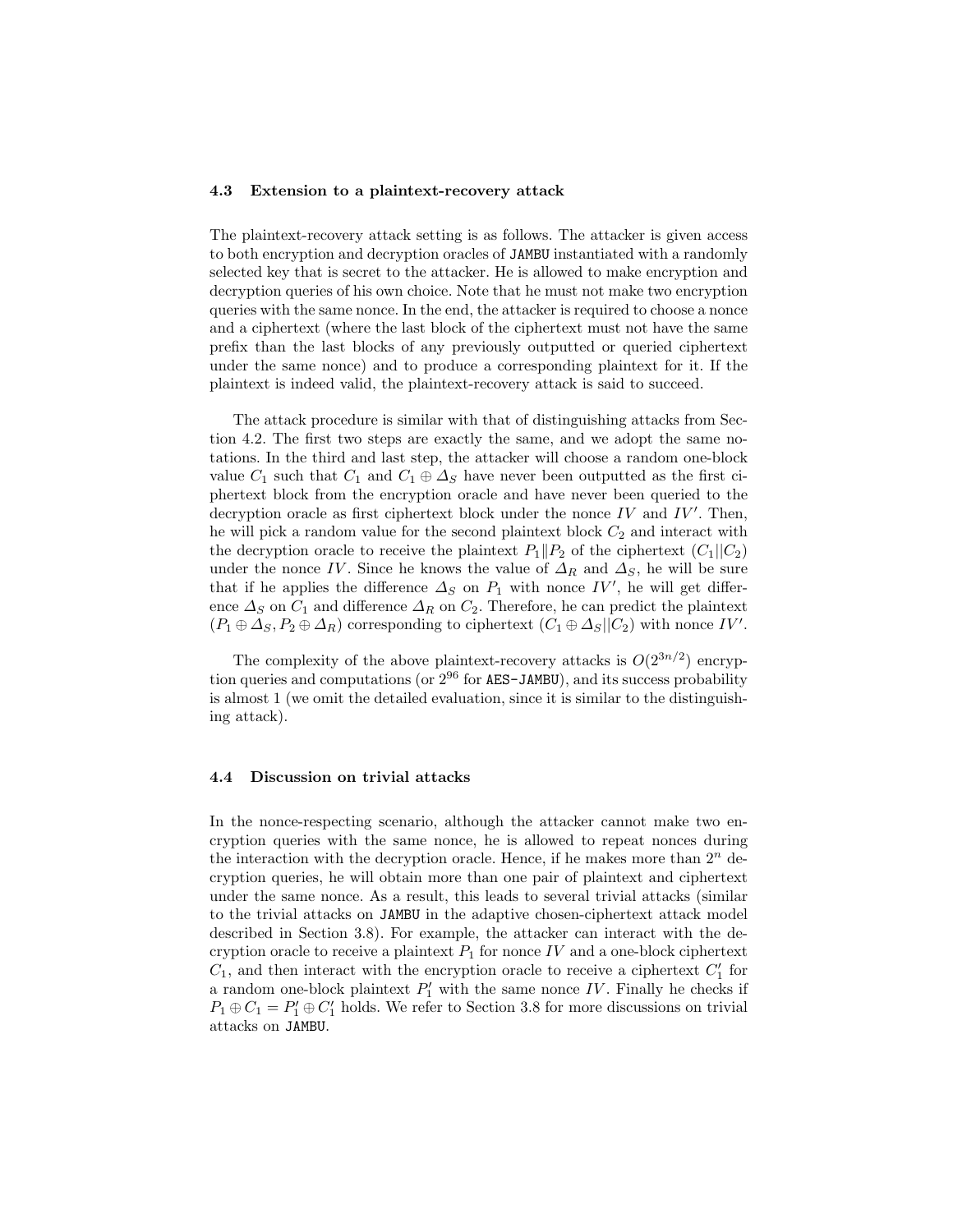# 5 Implementation of the attack

We have implemented the attack on AES-JAMBU for the nonce-misuse scenario as described in Section 3 and we have verified the special differential structure from Figure 5. For simplicity, the associated data was set to be empty, and the 128-bit key was set to 0x100f0e0d0c0b0a090807060504030201.

### 5.1 Results of the attack

In the first step of the attack, we chose a random 64-bit plaintext  $P_1$  and asked for encryption under different nonce values. With  $2^{32}$  encryption queries, we found a collision on a pair of ciphertexts  $C_1, C'_1$  with a pair of nonce values  $IV, IV'$  (see Table 2).

Table 2. First step of the attack

| $K:$ 01 02 03 04 05 06 07 08 09 0a 0b 0c 0d 0e 0f 10 |  |  |  |  |  |  |  |  |
|------------------------------------------------------|--|--|--|--|--|--|--|--|
| $IV:$ b1 ef 89 a0 4e 21 30 bd                        |  |  |  |  |  |  |  |  |
| $IV'$ : 10 5a 1f 5b 34 49 1e 5c                      |  |  |  |  |  |  |  |  |
| $P_1$ :7f 95 77 ca 09 77 a8 a5                       |  |  |  |  |  |  |  |  |
| $C_1$ : 2d 2b 58 18 fa f5 af f1                      |  |  |  |  |  |  |  |  |
| $C'_1$ : 2d 2b 58 18 fa f5 af f1                     |  |  |  |  |  |  |  |  |

With this pair of nonce values, we proceeded to the second step of the attack,  $P_2$  being set to zero for simplicity. We constructed the tables  $\mathcal{T}_1$  and  $\mathcal{T}_2$  and by matching the differences in the second block of ciphertexts, we obtained the values of  $\Delta_S$  and  $\Delta_R$ . Table 3 shows the first tuple of the pair of plaintexts and ciphertexts tables with the matching difference.

Table 3. Second step of the attack

| $ \langle j \rangle   \langle 0 \rangle $   $P_2$ : 60 28 6d 74 00 00 00 00 00 00 00 00 00 00 00 00                           |  |  |  |  |  |  |                         |  |
|-------------------------------------------------------------------------------------------------------------------------------|--|--|--|--|--|--|-------------------------|--|
| $C'[\langle j \rangle   \langle 0 \rangle]_2$ :                                                                               |  |  |  |  |  |  | af 45 56 9e 26 c6 7e d0 |  |
| $\vert \langle 0 \rangle \vert \vert \langle i \rangle \vert \vert$ $P_2$ :00 00 00 00 93 47 1e 92 00 00 00 00 00 00 00 00 00 |  |  |  |  |  |  |                         |  |
| $C[\langle 0 \rangle   \langle i \rangle]_2$ :                                                                                |  |  |  |  |  |  | 73 79 44 54 a7 b4 5b 4c |  |
| $\Delta_S$ : 60 28 6d 74 93 47 1e 92                                                                                          |  |  |  |  |  |  |                         |  |
| $\Delta_R$ :                                                                                                                  |  |  |  |  |  |  | dc 3c 12 ca 81 72 25 9c |  |

In the third step, we chose a random 128-bit plaintext  $(P_1||P_2)$  and asked for its encryption with nonce IV. Upon receiving the ciphertext  $(C_1||C_2)$ , we deduced the ciphertext  $(C_1^D \| C_2^D) = (C_1 \oplus \Delta_S \| C_2 \oplus \Delta_R)$  for the plaintext  $(P_1 \oplus$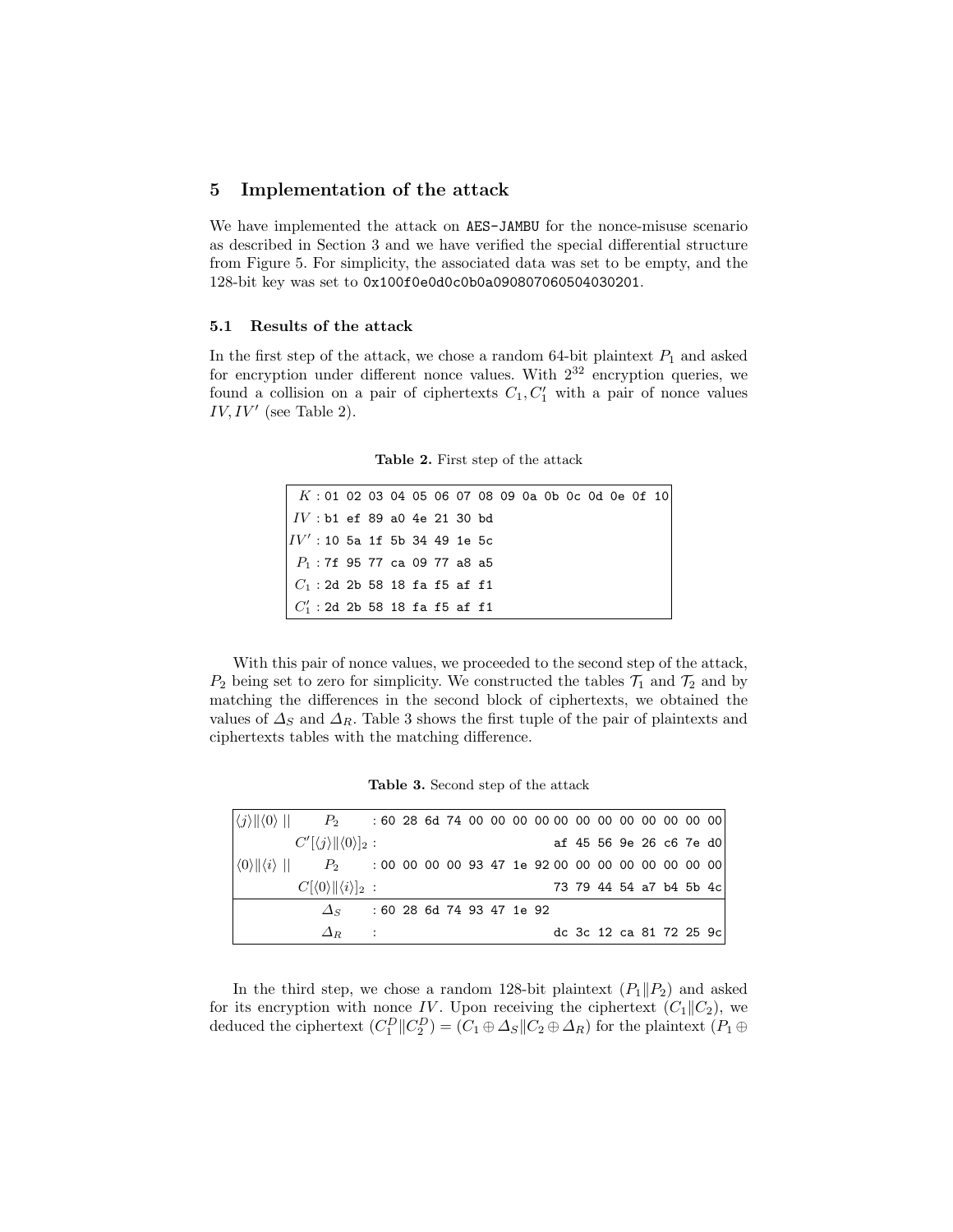$\Delta_S||P_2|$  with nonce IV' without querying it to the encryption oracle. Finally, we checked that by asking for the encryption of the plaintext  $(P_1 \oplus \Delta_S || P_2)$  with nonce  $IV'$ , the ciphertext  $(C'_1||C'_2)$  obtained is indeed what we had deduced (as can be seen from Table 4).

Table 4. Third step of the attack

| $IV:$ b1 ef 89 a0 4e 21 30 bd                                                      |  |  |  |  |  |  |                         |  |
|------------------------------------------------------------------------------------|--|--|--|--|--|--|-------------------------|--|
| $P_1  P_2:$ 95 d9 43 9e 0b 4d 6d 27 6a ba db 0a 12 f8 13 45                        |  |  |  |  |  |  |                         |  |
| $C_1$    $C_2$ : c7 67 6c 4c f8 cf 6a 73 6b 05 9b c6 fc e6 7a ee                   |  |  |  |  |  |  |                         |  |
| $\Delta_S$ : 60 28 6d 74 93 47 1e 92                                               |  |  |  |  |  |  |                         |  |
| $\Delta_R$ :                                                                       |  |  |  |  |  |  | dc 3c 12 ca 81 72 25 9c |  |
| $C_1^D$    $C_2^D$ : a7 4f 01 38 6b 88 74 e1 b7 39 89 0c 7d 94 5f 72               |  |  |  |  |  |  |                         |  |
| $IV'$ : 10 5a 1f 5b 34 49 1e 5c                                                    |  |  |  |  |  |  |                         |  |
| $P_1\oplus\mathit{\Delta}_S\ P_2$ :f5 f1 2e ea 98 0a 73 b5 6a ba db 0a 12 f8 13 45 |  |  |  |  |  |  |                         |  |
| $C'_1$ $C'_2$ : a7 4f 01 38 6b 88 74 e1 b7 39 89 0c 7d 94 5f 72                    |  |  |  |  |  |  |                         |  |

The codes for the attack on AES-JAMBU are included in the supporting document, they are separated in two main codes - Step 1 and Step 2 of the attack, AES-NI is used for running AES-JAMBU.

## 5.2 Running time of the attack

For the first step of the attack, it took about 3.7 hours and 36GB of memory to find a collision. While for the second step of the attack, it took about 8.8 hours and 320GB to find  $\Delta_S$  and  $\Delta_R$ .

For the second step of the attack, one can do a trade-off between the computation time and memory requirement. For instance, instead of constructing tables of  $2^{32}$  elements, one can construct tables of  $2^{30}$  (or  $2^{28}$  respectively) elements and the computation time takes about  $2.2$  hour (or  $0.5$  hour respectively) and 80GB (or 20GB respectively) of memory. However, in this case, one would have to guess the 2 (or 4 respectively) most significant bits of the difference values  $i$  and  $j$ . Hence, by repeating the attack procedure 16 times (or 256 times respectively), the value of  $\Delta_S$  and  $\Delta_R$  can be recovered by enumerating all the possible most significant bits values.

## Conclusion

In this article, we have proposed a cryptanalysis of the confidentiality of JAMBU in both the nonce-misuse and nonce-respecting models. Namely, we have shown that one can break confidentiality in the nonce-misuse scenario with  $2^{32}$  computations and queries, while having access to only the encryption oracle. For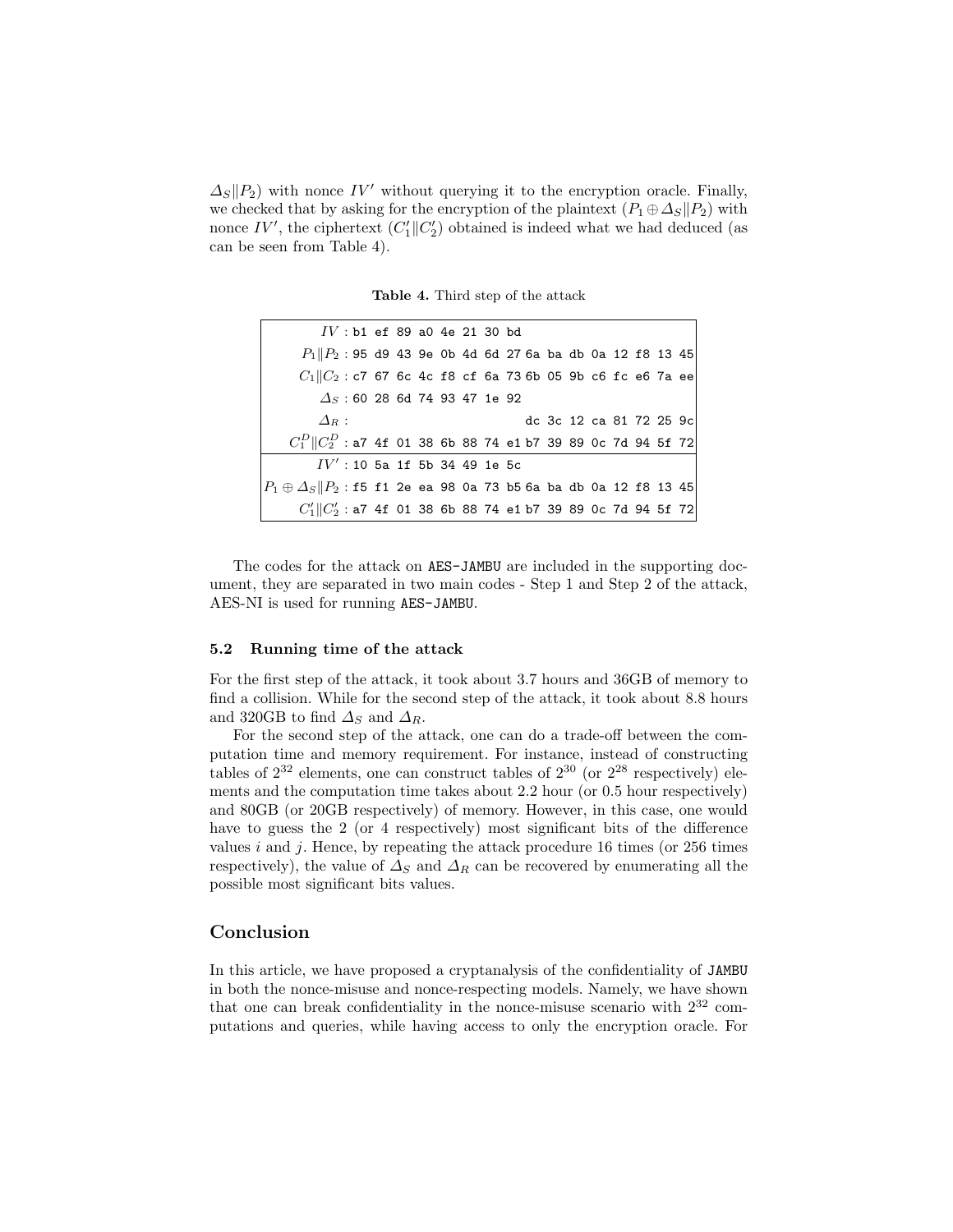the nonce-respecting, we show that our attack can be extended to break confidentiality security of JAMBU with 2<sup>96</sup> computations and queries in the adaptive chosen-ciphertext attack model, with message prefixes not previously queried.

It would be an interesting future work to study how JAMBU could be patched to resist these attacks. We believe that one simple possibility would be to output  $P_{i-1}$  instead of  $P_i$  during round i (while keeping the insertion of  $P_i$  in the internal state). This would probably prevent our attack since the last block of the distinguishing plaintext/ciphertext pair would have the exact same prefix than the last block of previously queried pairs.

# Acknowledgements

The authors would like to thank the JAMBU designers (Hongjun Wu and Tao Huang), Tetsu Iwata and the anonymous referees for their helpful comments. The authors are supported by the Singapore National Research Foundation Fellowship 2012 (NRF-NRFF2012-06).

# References

- 1. Andreeva, E., Bogdanov, A., Luykx, A., Mennink, B., Tischhauser, E., Yasuda, K.: Parallelizable and Authenticated Online Ciphers. In Sako, K., Sarkar, P., eds.: Advances in Cryptology - ASIACRYPT 2013 - 19th International Conference on the Theory and Application of Cryptology and Information Security, Bengaluru, India, December 1-5, 2013, Proceedings, Part I. Volume 8269 of Lecture Notes in Computer Science., Springer (2013) 424–443
- 2. Bellare, M., Desai, A., Jokipii, E., Rogaway, P.: A Concrete Security Treatment of Symmetric Encryption. In: 38th Annual Symposium on Foundations of Computer Science, FOCS '97, Miami Beach, Florida, USA, October 19-22, 1997, IEEE Computer Society (1997) 394–403
- 3. Bellare, M., Namprempre, C.: Authenticated Encryption: Relations among Notions and Analysis of the Generic Composition Paradigm. In Okamoto, T., ed.: Advances in Cryptology - ASIACRYPT 2000, 6th International Conference on the Theory and Application of Cryptology and Information Security, Kyoto, Japan, December 3-7, 2000, Proceedings. Volume 1976 of Lecture Notes in Computer Science., Springer (2000) 531–545
- 4. Bellare, M., Namprempre, C.: Authenticated Encryption: Relations among Notions and Analysis of the Generic Composition Paradigm. J. Cryptology 21(4) (2008) 469–491
- 5. Bernstein, D.: CAESAR Competition. http://competitions.cr.yp.to/caesar. html
- 6. Daemen, J., Rijmen, V.: The Design of Rijndael: AES The Advanced Encryption Standard. Information Security and Cryptography. Springer (2002)
- 7. Fleischmann, E., Forler, C., Lucks, S.: McOE: A Family of Almost Foolproof On-Line Authenticated Encryption Schemes. In Canteaut, A., ed.: Fast Software Encryption - 19th International Workshop, FSE 2012, Washington, DC, USA, March 19-21, 2012. Revised Selected Papers. Volume 7549 of Lecture Notes in Computer Science., Springer (2012) 196–215